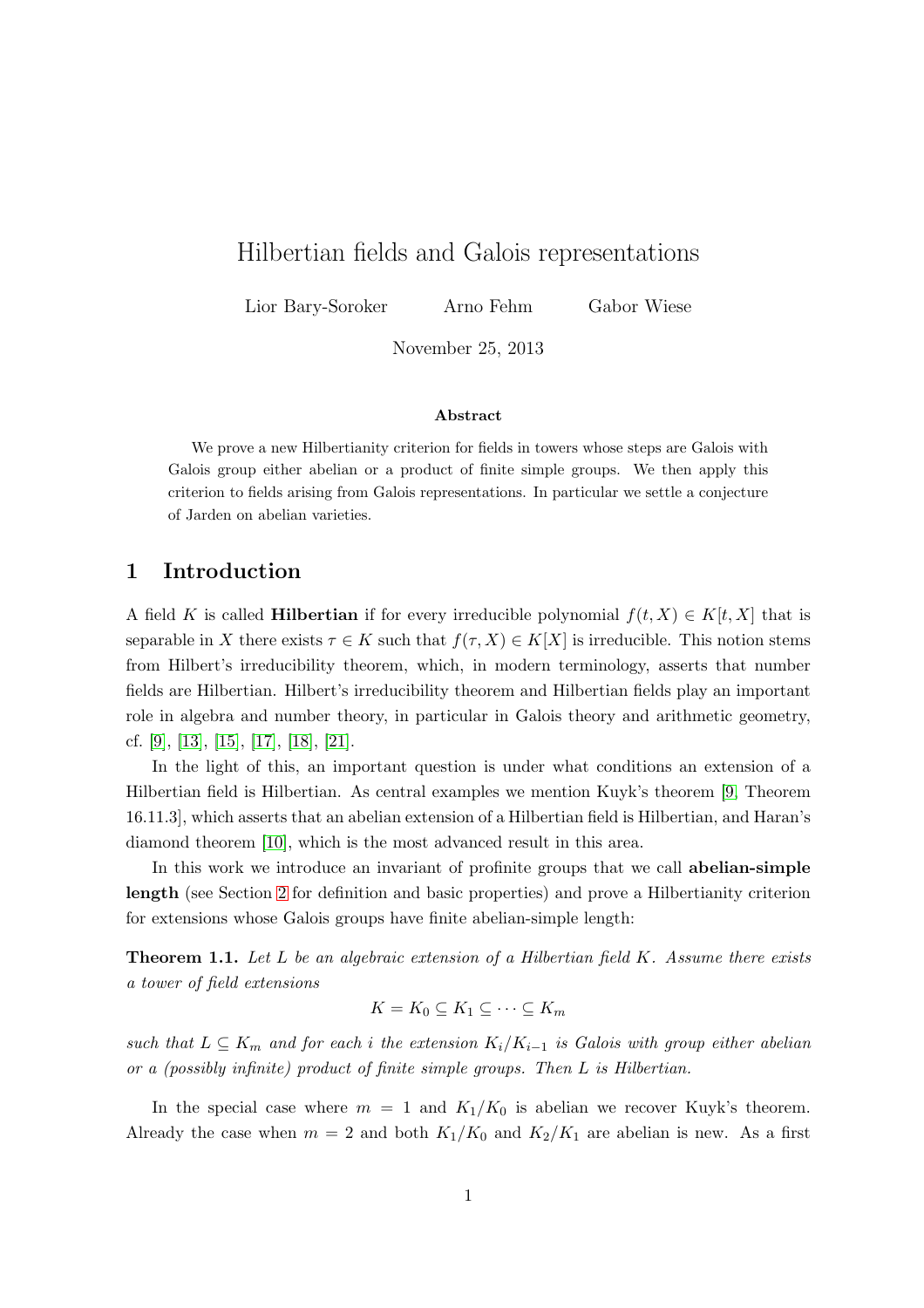<span id="page-1-0"></span>application of this criterion we then prove Hilbertianity of certain extensions arising from Galois representations:

**Theorem 1.2.** Let K be a Hilbertian field, let  $L/K$  be an algebraic extension, let n be a fixed integer, and for each prime number  $\ell$  let

$$
\rho_{\ell} \colon \operatorname{Gal}(K) \to \operatorname{GL}_n(\overline{\mathbb{Q}}_{\ell})
$$

be a Galois representation. Assume that L is fixed by  $\bigcap_{\ell}$  ker  $\rho_{\ell}$ . Then L is Hilbertian.

This theorem is a strengthening of a recent result of Thornhill, who in [\[20\]](#page-17-7) proves The-orem [1.2](#page-1-0) under the extra assumptions that L is Galois over K and the image of  $\rho_{\ell}$  is in  $GL_n(\mathbb{Z}_\ell).$ 

Both Thornhill's and our research was motivated by a conjecture of Jarden. Namely, when applying Theorem [1.2](#page-1-0) to the family of Galois representations  $\rho_{\ell} \colon \text{Gal}(K) \to \text{GL}_{2 \dim(A)}(\mathbb{Z}_{\ell})$ coming from the action of the absolute Galois group  $Gal(K)$  on the Tate module  $T_{\ell}(A)$  of an abelian variety  $A$  over  $K$ , Theorem [1.2](#page-1-0) immediately implies the following result.

<span id="page-1-1"></span>**Theorem 1.3** (Jarden's conjecture). Let  $K$  be a Hilbertian field and  $A$  an abelian variety over K. Then every field L between K and  $K(A_{tor})$ , the field generated by all torsion points of A, is Hilbertian.

This conjecture was proven by Jarden in  $[11]$  for number fields K, and in [\[5\]](#page-16-0) by Jarden, Petersen, and the second author for function fields K. Thornhill is able to deduce the special case where  $L$  is Galois over  $K$ , like above.

Jarden's proof in [\[11\]](#page-17-8) uses Serre's open image theorem, while Thornhill's proof in [\[20\]](#page-17-7) is based on a theorem of Larsen and Pink [\[14\]](#page-17-9) on subgroups of  $GL_n$  over finite fields. Another key ingredient in both proofs is Haran's diamond theorem. The fact that  $L/K$  is Galois is crucial in Thornhill's approach, essentially since in this special case Theorem [1.1](#page-0-0) is a straightforward consequence of Kuyk's theorem and the diamond theorem. We show in Section [4.3](#page-12-0) that Theorem [1.2,](#page-1-0) and hence Theorem [1.3,](#page-1-1) follows rather simply from Theorem [1.1](#page-0-0) and the theorem of Larsen and Pink. Our proof of Theorem [1.1,](#page-0-0) which takes up Sections [2](#page-2-0) and [3](#page-8-0) of this paper, utilizes the twisted wreath product approach that Haran developed to prove his diamond theorem.

Theorem [1.1](#page-0-0) has many other applications, some of which are presented in Section [5.](#page-13-0) For example we show that if L is the compositum of all degree d extensions of  $\mathbb{Q}$ , for some fixed d, then every subfield of L is Hilbertian (Theorem [5.4\)](#page-14-0). A similar application is given when L is the compositum of the fixed fields of all ker  $\bar{\rho}$ , where  $\bar{\rho}$  runs over all finite representations of  $Gal(\mathbb{Q})$  of fixed dimension d (Theorem [5.1\)](#page-13-1). We also include one application to the theory of free profinite groups (Theorem [5.7\)](#page-15-0).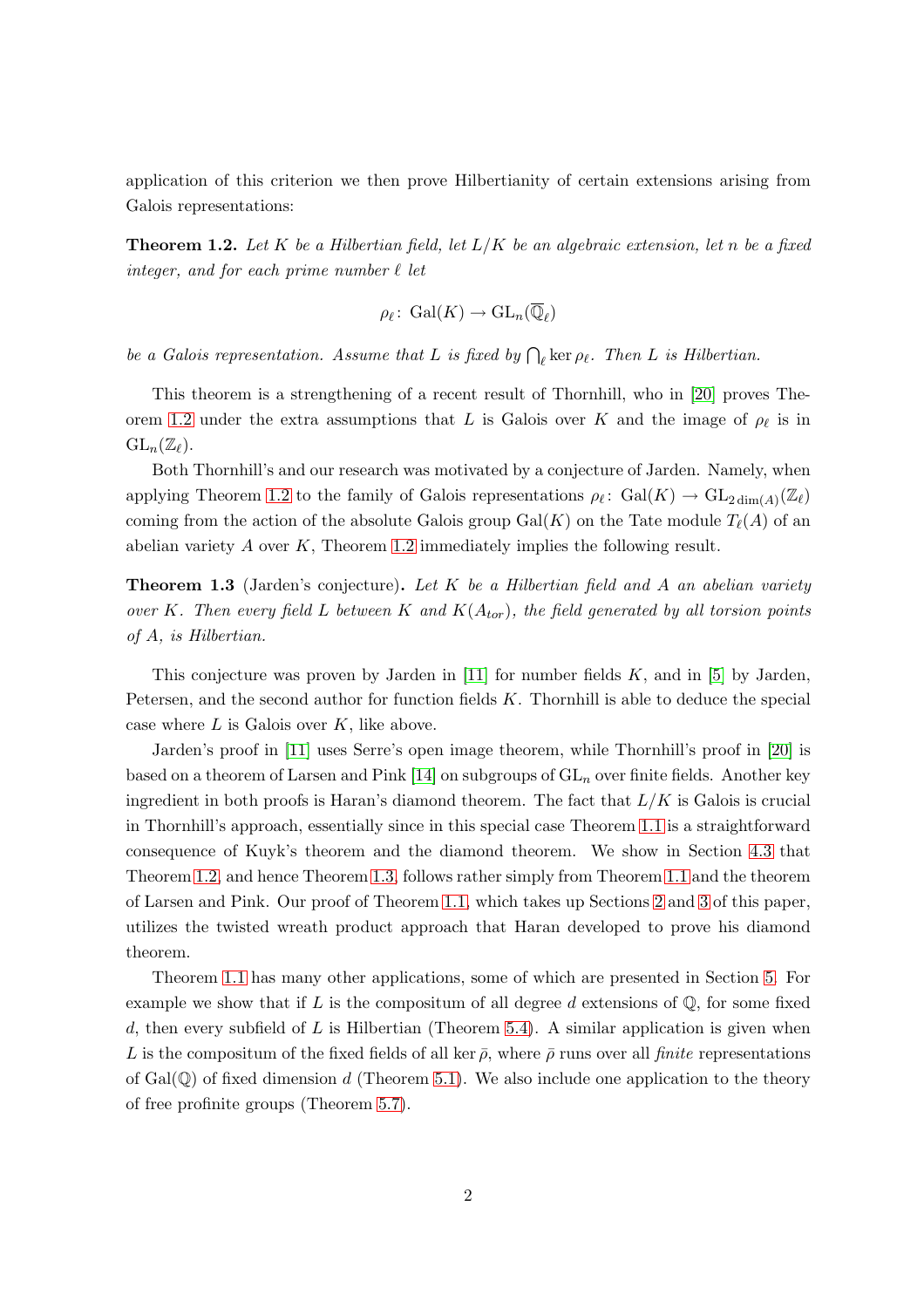# <span id="page-2-0"></span>2 Groups of finite abelian-simple length

### 2.1 Basic theory

Let G be a profinite group. We define the **generalized derived subgroup**  $D(G)$  of G as the intersection of all open normal subgroups N of G with  $G/N$  either abelian or simple. The generalized derived series of G,

$$
G = G^{(0)} \ge G^{(1)} \ge G^{(2)} \ge \cdots,
$$

<span id="page-2-1"></span>is defined inductively by  $G^{(0)} = G$  and  $G^{(i+1)} = D(G^{(i)})$  for  $i \geq 0$ .

**Lemma 2.1.** Let G be a profinite group with generalized derived series  $G^{(i)}$ ,  $i = 0, 1, 2, \ldots$ Then  $G^{(i)} \trianglelefteq G$  for each  $i \geq 0$ , and if  $G^{(i)} \neq 1$ , then  $G^{(i+1)} \neq G^{(i)}$ .

*Proof.* Since  $G^{(i)}$  is characteristic in  $G^{(i-1)}$  and since by induction  $G^{(i-1)} \leq G$ , the first assertion follows. If  $G^{(i)} \neq 1$ , then  $G^{(i)}$  has a nontrivial finite simple quotient. Hence  $G^{(i+1)} = D(G^{(i)}) \neq G^{(i)}$ , as claimed in the second assertion.  $\Box$ 

We define the **abelian-simple length** of a profinite group  $G$ , denoted by  $l(G)$ , to be the smallest integer l for which  $G^{(l)} = 1$ . If  $G^{(i)} \neq 1$  for all i, we set  $l(G) = \infty$ . We say that G is of finite abelian-simple length if  $l(G) < \infty$ .

<span id="page-2-4"></span>**Lemma 2.2.** Let G be a finite group. Then  $l(G) \leq \log_2(|G|) < \infty$ .

*Proof.* By Lemma [2.1,](#page-2-1) if  $G^{(i)} \neq 1$ , then  $[G^{(i)} : G^{(i+1)}] \geq 2$ . Hence  $|G| = \prod_{i=1}^{l} [G^{(i-1)} : G^{(i)}] \geq 1$  $2^l$ , where  $l = l(G)$ .  $\Box$ 

Example 2.3. If G is pro-solvable, then the generalized derived series coincides with the derived series of G. In particular, such G is solvable if and only if G is of finite abelian-simple length.

We will need the following well-known result.

<span id="page-2-3"></span>**Lemma 2.4.** Let  $G = A \times \prod_{i \in I} S_i$  be a profinite group, where A is abelian and each  $S_i$ is a non-abelian finite simple group. If N is a closed normal subgroup of G, then  $N =$  $(N \cap A) \times \prod_{i \in J} S_i$  for some subset  $J \subseteq I$ . In particular,  $G/N \cong (AN/N) \times \prod_{i \in I \setminus J} S_i$ .

Proof. The proof of [\[9,](#page-17-0) Lemma 25.5.3] goes through almost literally.

For a profinite group G let us denote by  $D_0(G)$  the intersection of all maximal open normal subgroups N of G such that  $G/N$  is not abelian. Then  $D(G) = D_0(G) \cap G'$ , where G' is the commutator subgroup of G.

<span id="page-2-2"></span>**Lemma 2.5.** Let G be a profinite group. Then  $D(G)$  is the smallest closed normal subgroup of G such that  $G/D(G)$  is isomorphic to a direct product of finite simple groups and abelian groups.

 $\Box$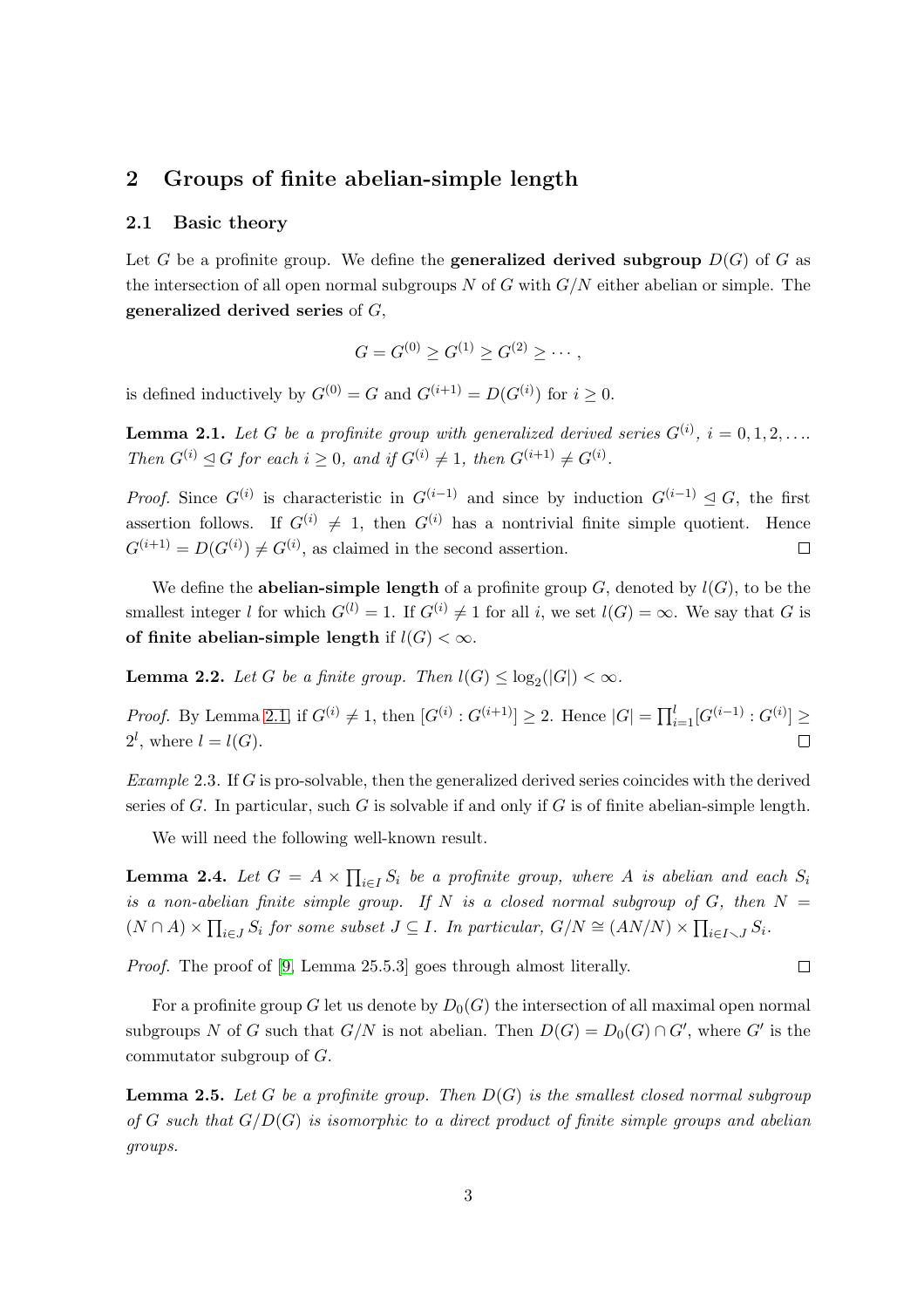*Proof.* By [\[9,](#page-17-0) Lemma 18.3.11],  $G/D_0(G)$  is a product of finite non-abelian simple groups, and if N is a maximal closed normal subgroup of G containing  $D_0(G)$ , then  $G/N$  is non-abelian. It follows that  $D_0(G)G' = G$ , so  $G/D(G) = (G/G') \times (G/D_0(G))$  is of the asserted form.

Conversely, assume that N is a closed normal subgroup of G with  $G/N = \prod_{i \in I} S_i$ , with  $S_i$ either abelian or finite simple. Let  $\pi_j: \prod_{i \in I} S_i \to S_j$  be the projection map and  $\pi: G \to G/N$ the quotient map. Then  $N = \bigcap_{j \in I} \ker(\pi_j \circ \pi) \ge D(G)$ , since  $G/\ker(\pi_j \circ \pi) \cong S_j$ .  $\Box$ 

<span id="page-3-5"></span>**Lemma 2.6.** Let G be a profinite group. Then G is of finite abelian-simple length if and only if there exists a subnormal series

$$
G = G_0 \trianglerighteq G_1 \trianglerighteq \ldots \trianglerighteq G_r = 1
$$

of closed subgroups of G with all factors  $G_{i-1}/G_i$  either abelian or a product of finite simple groups.

*Proof.* If  $G_i$ ,  $i = 0, \ldots, r$  is a subnormal series of G of length r of the asserted form, then  $D(G) \leq G_1$  by Lemma [2.5.](#page-2-2) Thus,  $G_i \cap D(G)$ ,  $i = 1, \ldots, r$  is a subnormal series of  $D(G)$  of length  $r-1$ , so induction on r shows that  $l(D(G)) < \infty$ , and hence  $l(G) < \infty$ .

<span id="page-3-4"></span><span id="page-3-0"></span>Conversely, if  $l(G) < \infty$ , then, by Lemma [2.5,](#page-2-2)  $G^{(i)}$ ,  $i = 0, \ldots, l(G)$  can easily be refined to a subnormal series of the asserted form.  $\Box$ 

- <span id="page-3-2"></span><span id="page-3-1"></span>**Lemma 2.7.** 1. If  $\alpha: G \to H$  is an epimorphism of profinite groups, then  $\alpha(G^{(i)})$ ,  $i =$  $0, 1, 2...$  is the generalized derived series of H. In particular,  $l(H) \leq l(G)$ .
	- 2. If N is a closed normal subgroup of a profinite group G, then  $N^{(i)} \n\t\leq G^{(i)}$  for each i. In particular,  $l(N) \leq l(G)$ .
	- 3. If N is a downward directed family of closed normal subgroups of G with  $\bigcap_{N\in\mathcal{N}}N=1$ , then  $G^{(i)} = \lim_{N \in \mathcal{N}} (G/N)^{(i)}$  for each i. In particular,  $l(G) = \sup_{N \in \mathcal{N}} l(G/N)$ .
	- 4. Let  $\alpha: G \to K$  and  $\beta: H \to K$  be epimorphisms of profinite groups, and let  $G \times_K H$ be the corresponding fiber product. Then  $(G \times_K H)^{(i)} \leq G^{(i)} \times_{K^{(i)}} H^{(i)}$  for each i. In particular,  $l(G \times_K H) \leq \max(l(G), l(H)).$

<span id="page-3-3"></span>*Proof.* Recall that the Melnikov subgroup  $M(G)$  of a profinite group G is defined as the intersection of all maximal open normal subgroups of G. Thus  $D(\Gamma) = M(\Gamma) \cap \Gamma'$ , for any profinite group Γ.

We start with Assertion [1.](#page-3-0) Since  $\alpha$  is surjective, it follows that  $\alpha(G') = H'$  and  $\alpha(M(G)) =$  $M(H)$  [\[9,](#page-17-0) Lemma 25.5.4]. Thus  $\alpha(D(G)) \subseteq D(H)$ . Since  $H/\alpha(D(G))$  is a quotient of  $G/D(G)$ , Lemma [2.5](#page-2-2) and Lemma [2.4](#page-2-3) together give that  $\alpha(D(G)) \supset D(H)$ . So,  $\alpha(D(G)) =$  $D(H)$ . By induction we are done.

To get Assertion [2](#page-3-1) note that  $N' \leq G'$  and that  $M(N) \leq M(G)$  by [\[9,](#page-17-0) Lemma 25.5.1]. Therefore  $D(N) \leq D(G)$ . Since  $D(N)$  is characteristic in N, we get that  $D(N) \leq D(G)$ . Therefore, by induction,  $N^{(i)} \leq G^{(i)}$  for every *i*.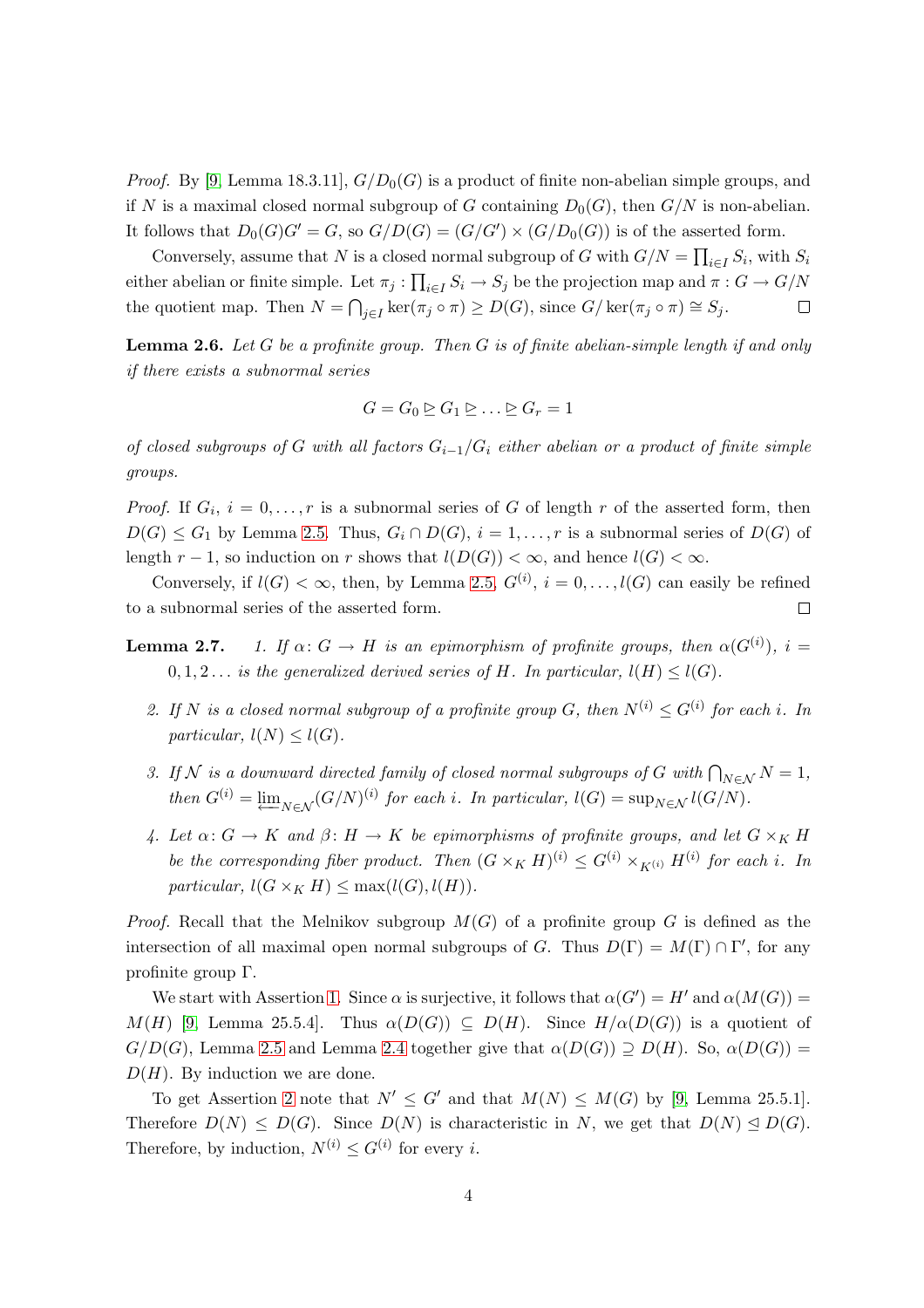Let us prove Assertion [3.](#page-3-2) Since N is directed and  $\bigcap_{N\in\mathcal{N}}N=1, G=\varprojlim_{N\in\mathcal{N}}G/N$ . Assertion [1](#page-3-0) implies that if  $N \in \mathcal{N}$  and  $\pi_N : G \to G/N$  is the quotient map,  $\pi_N(G^{(i)}) =$  $(G/N)^{(i)}$ . Thus,  $G^{(i)} = \underleftarrow{\lim}_{N \in \mathcal{N}} (G/N)^{(i)}$ , cf. [\[16,](#page-17-10) Corollary 1.1.8a].

Finally we get to Assertion [4.](#page-3-3) Set  $L = G \times_K H = \{(g, h): \alpha(g) = \beta(h)\} \leq G \times H$ . Let  $M = 1 \times \ker \beta$  and  $N = \ker \alpha \times 1$ . Then  $NM = \ker \alpha \times \ker \beta \cong N \times M$ ,  $L/M = G$ , and  $L/N = H$ . Thus, if U denotes the set of closed normal subgroups U of L with  $L/U$  either abelian or finite simple, then

$$
D(L) = \bigcap_{U \in \mathcal{U}} U \leq \big( \bigcap_{\substack{U \in \mathcal{U} \\ M \leq U}} U \big) \cap \big( \bigcap_{\substack{U \in \mathcal{U} \\ N \leq U}} U \big) = D(G) \times_{D(K)} D(H).
$$

The last equality holds since  $\alpha(D(G)) = \beta(D(H)) = D(K)$  by Assertion 1. By induction,  $L^{(i)} \leq G^{(i)} \times_{K^{(i)}} H^{(i)}$ .  $\Box$ 

<span id="page-4-2"></span>**Proposition 2.8.** If  $N$  is a family of closed normal subgroups of G with  $\bigcap_{N\in\mathcal{N}}N=1$ , then  $l(G) = \sup_{N \in \mathcal{N}} l(G/N).$ 

*Proof.* Let  $\mathcal{N}'$  be the family of finite intersections of elements of  $\mathcal{N}$ . By Lemma [2.7.](#page-3-4)3,  $l(G) = \sup_{N \in \mathcal{N}'} l(G/N)$ . If  $N_1, N_2 \in \mathcal{N}$ , then  $G/(N_1 \cap N_2) \cong (G/N_1) \times_{G/(N_1N_2)} (G/N_2)$ , so sup<sub>N∈N'</sub>  $l(G/N)$  = sup<sub>N∈N</sub>  $l(G/N)$  by Lemma [2.7.](#page-3-4)4.  $\Box$ 

<span id="page-4-1"></span>We already saw that the class of profinite groups of finite abelian-simple length is closed under taking quotients and normal subgroups. In fact, it is also closed under forming group extensions:

**Proposition 2.9.** Let N be a closed normal subgroup of G. Then  $l(G) \leq l(N) + l(G/N)$ .

*Proof.* Let  $m = l(G/N)$ ,  $n = l(N)$ , and let  $\pi : G \to G/N$  be the quotient map. By Lemma [2.7.](#page-3-4)1,  $\pi(G^{(m)}) = (G/N)^{(m)} = 1$ , so  $G^{(m)} \leq N$ . Since  $G^{(m)}$  is normal in G and hence in N, Lemma [2.7.](#page-3-4)2 implies that  $G^{(m+n)} = (G^{(m)})^{(n)} \le N^{(n)} = 1$ . Hence,  $l(G) \le m + n$ .  $\Box$ 

### 2.2 Twisted wreath products

Let A and  $G_0 \leq G$  be finite groups together with a (right) action of  $G_0$  on A. The set of  $G_0$ -invariant functions from G to A,

$$
\operatorname{Ind}_{G_0}^G(A) = \{ f \colon G \to A \mid f(\sigma \tau) = f(\sigma)^\tau, \forall \sigma \in G, \tau \in G_0 \},
$$

forms a group under pointwise multiplication, on which G acts from the right by  $f^{\sigma}(\tau) =$  $f(\sigma\tau)$ , for all  $\sigma, \tau \in G$ . The **twisted wreath product** is defined to be the semidirect product

$$
A\wr_{G_0} G=\operatorname{Ind}_{G_0}^G(A)\rtimes G,
$$

<span id="page-4-0"></span>cf. [\[9,](#page-17-0) Definition 13.7.2]. The following observation will be used several times.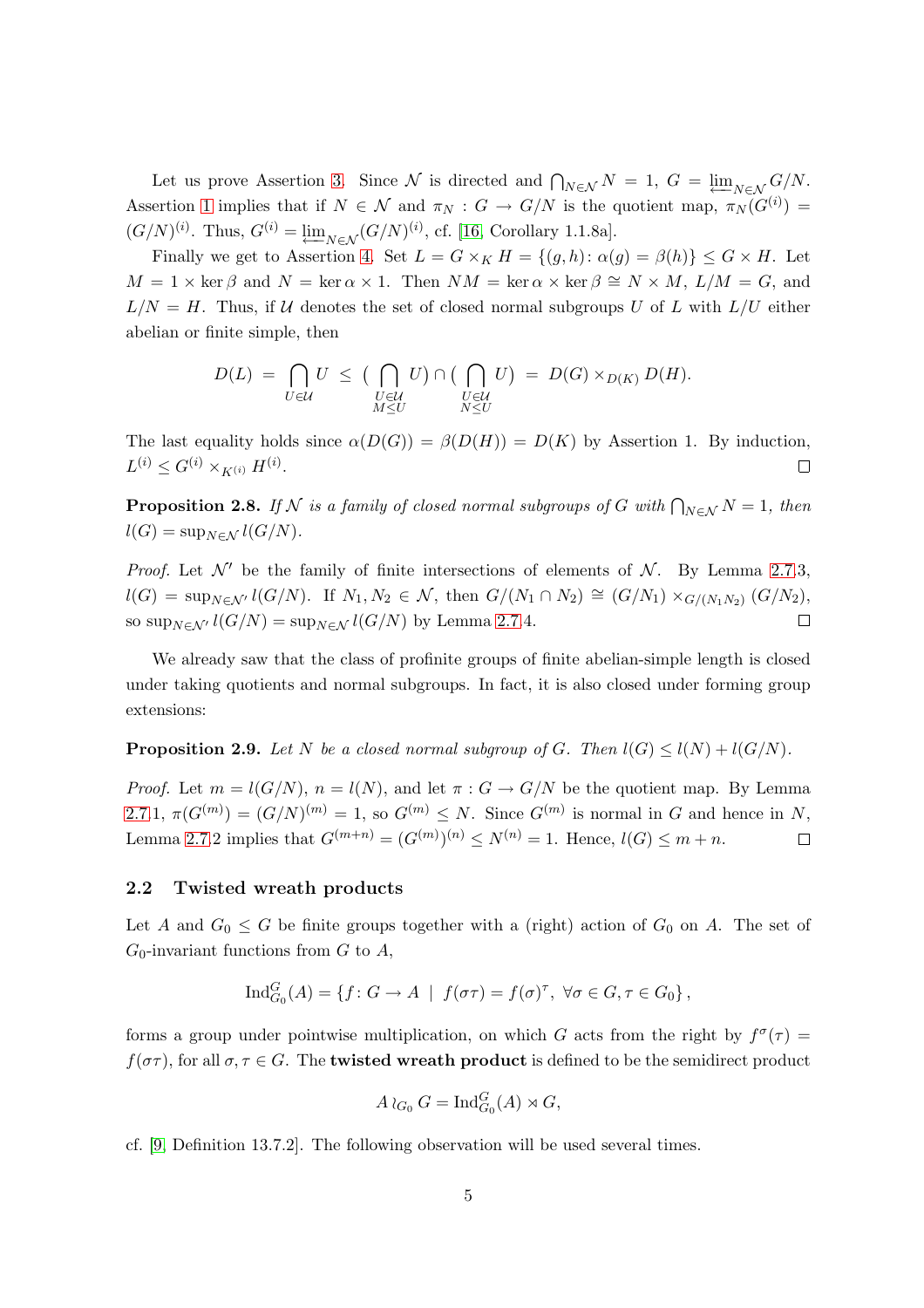**Lemma 2.10.** Let A and  $G_0 \leq G$  be finite groups together with an action of  $G_0$  on A, and let  $A_0$  be a normal subgroup of A that is  $G_0$ -invariant. Then  $G_0$  acts on  $A/A_0$  and

$$
1 \longrightarrow \operatorname{Ind}_{G_0}^G(A_0) \longrightarrow A \wr_{G_0} G \xrightarrow{\alpha} (A/A_0) \wr_{G_0} G \longrightarrow 1,
$$

is an exact sequence of finite groups. Here  $\alpha(f,\sigma)=(\bar{f},\sigma)$ , where  $\bar{f}(\tau)=f(\tau)A_0$ , for  $\tau\in G$ .

*Proof.*  $G_0$  acts on  $A/A_0$  by  $(aA_0)^\sigma = a^\sigma A_0$ . To see that  $\alpha$  is a homomorphism note that  $\bar{f}^{\sigma}(\tau) = f(\sigma \tau)A_0 = f^{\sigma}(\tau)A_0 = \bar{f}^{\sigma}(\tau)$ . It is trivial that  $\alpha$  is surjective and that ker $(\alpha)$  $\operatorname{Ind}_{G_0}^G(A_0).$  $\Box$ 

<span id="page-5-0"></span>The main objective of this section is to show that the abelian-simple length grows in wreath products:

**Proposition 2.11.** Let  $m \in \mathbb{N}$ , let A be a nontrivial finite group, and let  $G_0 \leq G$  be finite groups together with an action of  $G_0$  on A. Assume that

$$
[G^{(m)}G_0:G_0]>2^m.
$$

Then

$$
(A \wr_{G_0} G)^{(m+1)} \cap \mathrm{Ind}_{G_0}^G(A) \neq 1.
$$

Remark 2.12. We do not know whether the assumption  $[G^{(m)}G_0:G_0] > 2^m$  can be replaced by the weaker condition  $G^{(m)} \nsubseteq G_0$ . Our proof makes essential use of the stronger assumption only once (namely in the "Second Case" of Lemma [2.16\)](#page-7-0).

### 2.3 Proof of Proposition [2.11](#page-5-0)

The rest of this section is devoted to proving Proposition [2.11.](#page-5-0) It is rather technical and the auxiliary statements will not be used anywhere else in this paper. First we deal with several special cases depending on  $A$  and on the action of  $G_0$ , and then deduce the proposition.

### <span id="page-5-1"></span>Direct product of non-abelian simple groups

Lemma 2.13. Under the assumptions of Proposition [2.11,](#page-5-0) let S be a non-abelian finite simple group, and assume that  $A \cong \prod_{j=1}^n S_j$  with  $n \geq 1$  and  $S_j \cong S$  for all j. Let  $H = A \wr_{G_0} G$ . Then  $H^{(m+1)} = \text{Ind}_{G_0}^G(A) \rtimes G^{(m+1)}$ . In particular,  $H^{(m+1)} \cap \text{Ind}_{G_0}^G(A) \neq 1$ .

*Proof.* Let  $L = \text{Ind}_{G_0}^G(A)$ . We prove by induction on i that  $H^{(i)} = L \rtimes G^{(i)}$ , for every  $i = 0, \ldots, m + 1$ . For  $i = 0$  the assertion is trivial.

Next assume that  $i < m+1$  and  $H^{(i)} = L \rtimes G^{(i)}$ . It is clear that  $H^{(i+1)} \leq L \rtimes G^{(i+1)}$ , since the former is the intersection of all normal subgroups of  $L\rtimes G^{(i)}$  whose quotient is either simple or abelian and the latter is the intersection of the subfamily of those normal subgroups that contain L. Therefore it suffices to show that if U is a normal subgroup of  $L \rtimes G^{(i)}$  with  $(L \rtimes G^{(i)})/U$  either simple or abelian, then  $L \leq U$ .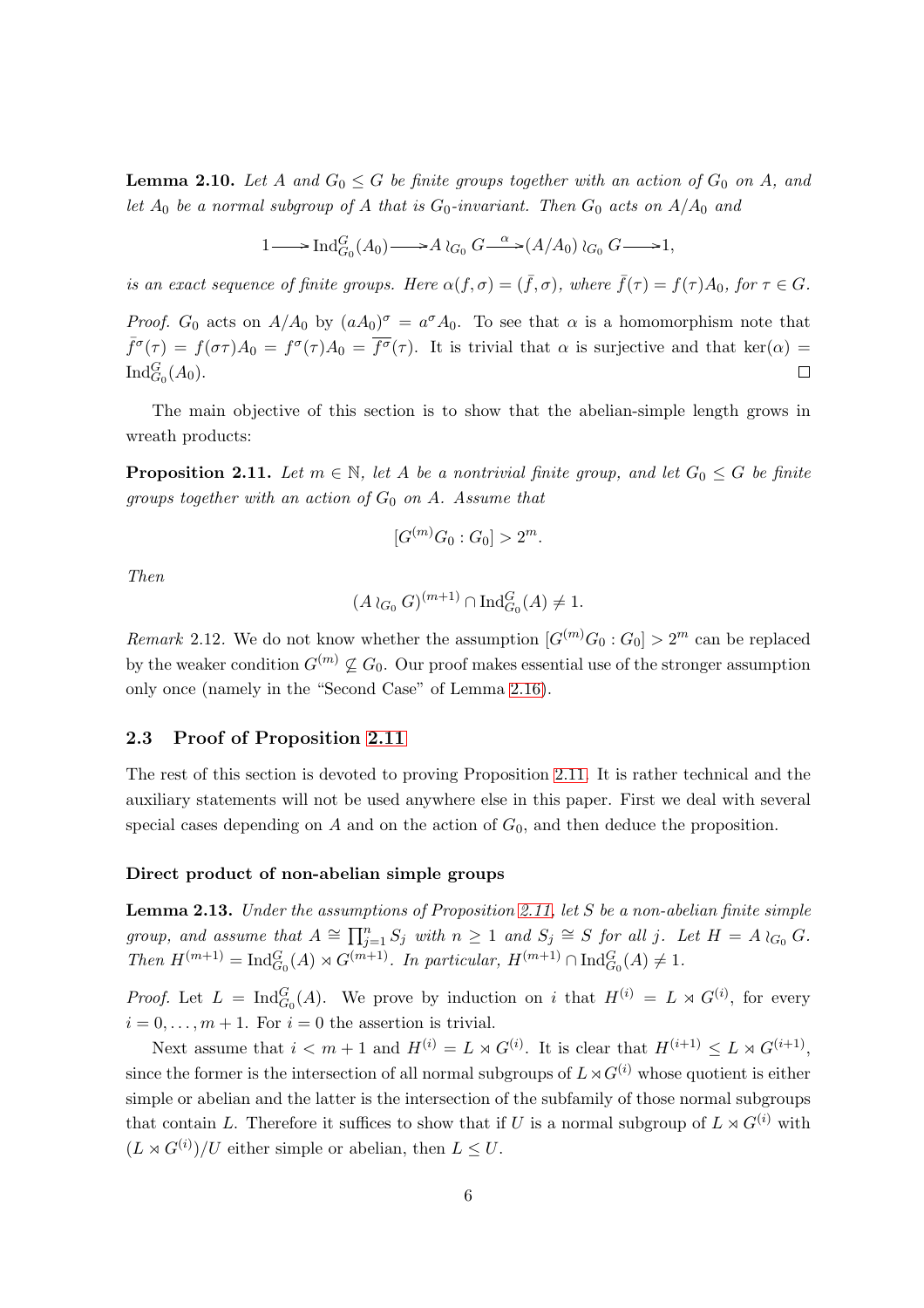Assume the contrary, so  $L \cap U$  is a proper normal subgroup of L. The quotient  $L/(L \cap U) \cong$  $LU/U$  is either simple or abelian, as a nontrivial normal subgroup of the simple resp. abelian group  $(L \rtimes G^{(i)})/U$ . Since L is a direct product of copies of A, hence of S,  $L/(L \cap U)$  is not abelian. Lemma [2.4](#page-2-3) implies that  $L \cap U$  is the kernel of one of the projections  $L \to A \to S_j$ . More precisely, there exist  $\sigma \in G$  and  $1 \leq j \leq n$  such that if we denote by  $\pi_j \colon A \to S_j$  the projection map, then  $L \cap U = \{ f \in \text{Ind}_{G_0}^G(A) \mid \pi_j(f(\sigma)) = 1 \}.$ 

The assumption  $[G^{(m)}G_0:G_0] > 2^m$  implies that  $G^{(i)} \nsubseteq G_0$ , since  $i \leq m$ . So since  $G^{(i)}$  is normal in G, there exists  $\tau \in G^{(i)} \setminus (G_0)^{\sigma^{-1}}$ . It follows that

$$
L \cap U = (L \cap U)^{\tau} = \{ f \in \text{Ind}_{G_0}^G(A) \mid \pi_j(f(\sigma)) = 1 \}^{\tau}
$$
  
= 
$$
\{ f \in \text{Ind}_{G_0}^G(A) \mid \pi_j(f(\tau^{-1}\sigma)) = 1 \}.
$$

Since  $\tau^{-1}\sigma G_0 \neq \sigma G_0$  by the choice of  $\tau$ , there exists  $f \in L$  such that  $f(\tau^{-1}\sigma) \neq 1$  but  $f(\sigma) = 1$ . This implies that  $f \in (L \cap U) \setminus (L \cap U)^{\tau} = \emptyset$  – a contradiction. Thus  $L \leq U$ , as needed.  $\Box$ 

#### Nontrivial irreducible representation

<span id="page-6-0"></span>We say that a representation V of  $G_0$  is **nontrivial** if there exist  $v \in V$  and  $\sigma \in G_0$  such that  $v^{\sigma} \neq v$ .

**Lemma 2.14.** Let  $G_0 \leq G$  be finite groups, let p be a prime number and let A be a nontrivial finite irreducible  $\mathbb{F}_p$ -representation of  $G_0$ . Let  $H = A \wr_{G_0} G$ . Then  $H' = \text{Ind}_{G_0}^G(A) \rtimes G'$ .

*Proof.* Let  $A_0$  be the subspace of A spanned by  $\{a^{\sigma} - a \mid a \in A, \sigma \in G_0\}$ . Since  $(a^{\sigma} - a)^{\tau} =$  $(a^{\tau})^{\tau^{-1}\sigma\tau} - a^{\tau} \in A_0$  for all  $\tau \in G_0$ , we get that  $A_0$  is  $G_0$ -invariant. Since the action of  $G_0$  is nontrivial,  $A_0 \neq 0$ . The assumption that A is an irreducible representation then implies that  $A_0 = A$ .

For  $a \in A$  and  $\sigma \in G_0$ , let  $\tilde{f}_{a,\sigma} \in \text{Ind}_{G_0}^G(A)$  be defined by  $\tilde{f}_{a,\sigma}(\tau) = a^{\sigma \tau} - a^{\tau}$  if  $\tau \in G_0$ and  $\tilde{f}_{a,\sigma}(\tau) = 1$  if  $\tau \in G \setminus G_0$ . Then  $\tilde{F} = \{\tilde{f}_{a,\sigma} \mid a \in A, \sigma \in G_0\}$  generates the subgroup  $\{f \mid f(\tau) = 1, \ \forall \tau \in G \setminus G_0\}$  of  $\text{Ind}_{G_0}^G(A)$ . Hence  $\tilde{F}$  generates  $\text{Ind}_{G_0}^G(A)$  as a normal subgroup of  $H = A \wr_{G_0} G$ .

But  $\tilde{f}_{a,\sigma} = [f_a, \sigma]$ , where  $f_a(\tau) = a^{\tau}$  if  $\tau \in G_0$  and  $f(\tau) = 1$  otherwise. So  $\tilde{f}_{a,\sigma} \in H'$  and hence  $\text{Ind}_{G_0}^G(A) \leq H'$ . So  $\text{Ind}_{G_0}^G(A) \rtimes G' \leq H'$ . On the other hand, since  $H/(\text{Ind}_{G_0}^G(A) \rtimes G') \cong$  $G/G'$  is abelian,  $\text{Ind}_{G_0}^G(A) \rtimes G' \ge H'$ . Thus,  $H' = \text{Ind}_{G_0}^G(A) \rtimes G'$ .  $\Box$ 

#### Trivial representation

<span id="page-6-1"></span>Let  $p$  be a prime number and  $G$  a finite group acting on a finite set  $X$ . Then the group ring  $\mathbb{F}_p[G]$  acts on the  $\mathbb{F}_p$ -vector space  $V_0(G, X) = (\mathbb{F}_p)^X$  of functions from X to  $\mathbb{F}_p$ . For  $i \geq 0$  we let  $V_{i+1}(G, X)$  be the subspace of  $V_i(G, X)$  generated by the elements  $f^{1-g} = f - f^g$ , where  $f \in V_i(G, X)$  and  $g \in G^{(i)}$ .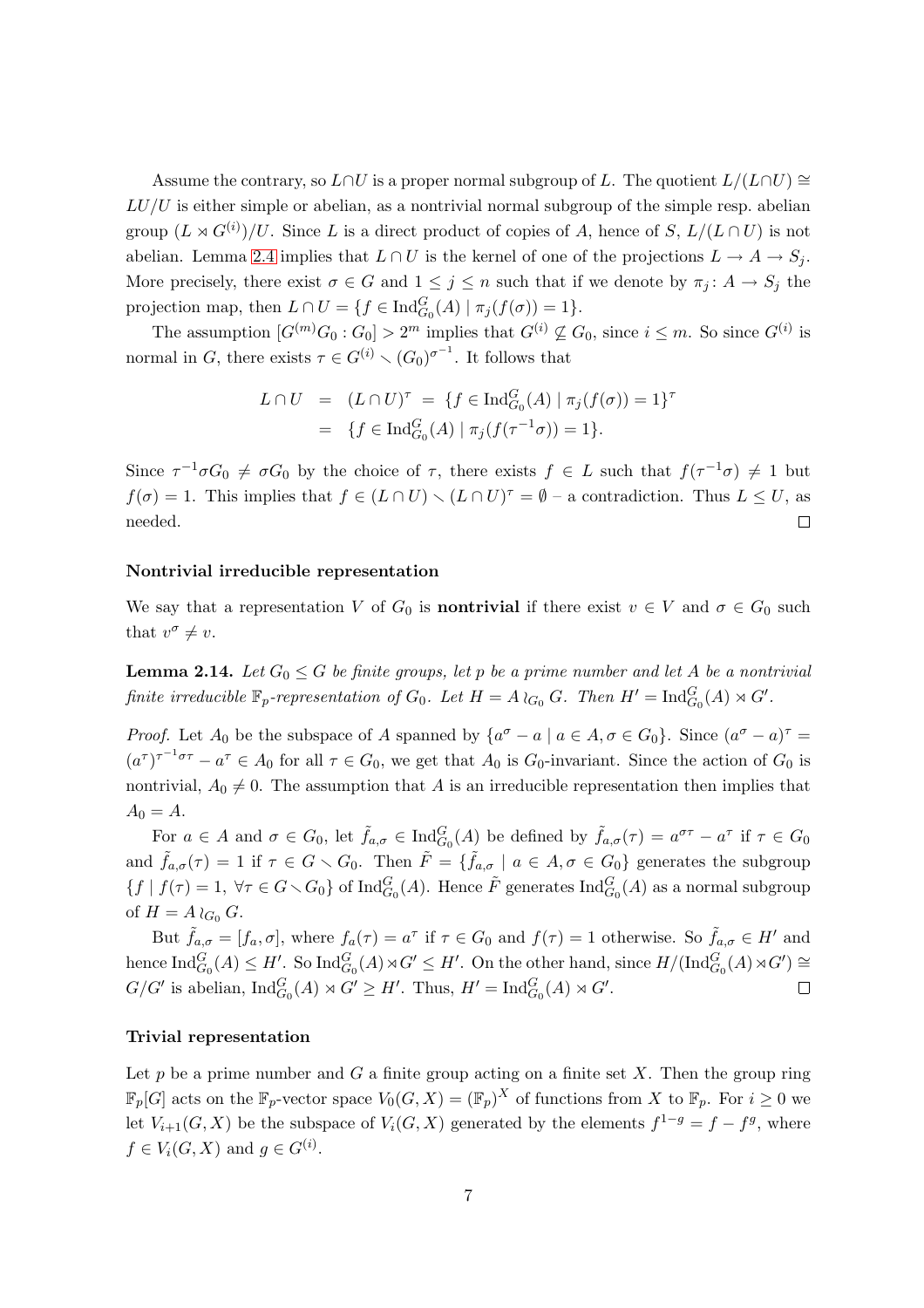**Lemma 2.15.** Let G be a finite group acting on a finite set X, and let  $m \in \mathbb{N}$ . Assume there exists  $x \in X$  such that  $|G^{(m)}x| > 2^m$ . Then  $V_{m+1}(G, X) \neq 0$ .

*Proof.* For  $f \in V_0(G, X)$  let  $supp(f) = \{y \in X : f(y) \neq 0\}$ . Let  $f_0 \in V_0(G, X)$  be defined by  $f_0(x) = 1$  and  $f_0(y) = 0$  for all  $y \neq x$ . We construct inductively a sequence  $g_1, ..., g_{m+1} \in G^{(m)}$ such that for each  $0 \leq k \leq m+1$ ,

$$
f_k := f_0^{(1-g_1)\cdots(1-g_k)} \in V_k(G, X)
$$

satisfies  $0 < |\text{supp}(f_k)| \le 2^k$ . For  $k = 0$ , there is nothing to show. Let  $0 < k \le m$  and assume  $g_1, \ldots, g_k$  are already constructed. Since  $\emptyset \neq \text{supp}(f_k) \subseteq G^{(m)}x$  and  $|\text{supp}(f_k)| \leq 2^k$  $|G^{(m)}x|$ , there exists  $g_{k+1} \in G^{(m)}$  with supp $(f_k^{g_{k+1}})$  $f_k^{g_{k+1}}$ )  $\nsubseteq$  supp $(f_k)$ , hence  $f_{k+1} = f_k - f_k^{g_{k+1}}$  $k^{9k+1} \neq 0.$ Clearly,  $|\text{supp}(f_{k+1})| \leq 2|\text{supp}(f_k)| \leq 2^{k+1}$ , concluding the induction step.  $\Box$ 

#### <span id="page-7-0"></span>Abelian group

**Lemma 2.16.** Let p be a prime number. Let  $n \geq 0$ , let  $k > 0$ , let  $G_0 \leq G$  be finite groups, and let  $G_0$  act on  $A = (\mathbb{F}_p)^k$ . If  $n > 0$ , assume in addition that  $[G^{(n-1)}G_0: G_0] > 2^{n-1}$ . Then  $(A \wr_{G_0} G)^{(n)} \cap \text{Ind}_{G_0}^G(A) \neq 1.$ 

*Proof.* We prove the lemma by induction on n. For  $n = 0$ , the claim is obvious since  $k > 0$ . Therefore, assume that  $n > 0$  and that the statement of the lemma holds for all smaller n (for arbitrary groups  $G_0$ , G and arbitrary  $k > 0$ ).

Let  $V_0$  be a maximal  $G_0$ -invariant proper subspace of A. Then  $V = A/V_0 \neq 0$  is an irreducible  $\mathbb{F}_p$ -representation of  $G_0$ . By Lemma [2.10,](#page-4-0) V  $\wr_{G_0} G$  is a quotient of A  $\wr_{G_0} G$  and  $\text{Ind}_{G_0}^G(A)$  is the preimage of  $\text{Ind}_{G_0}^G(V)$ . Thus, by Lemma [2.7.](#page-3-4)1 it suffices to show that  $(V \nvert_{G_0})$  $(G)^{(n)} \cap \text{Ind}_{G_0}^{G}(V) \neq 1.$ 

To this end set  $H = V \wr_{G_0} G$  and  $L = \text{Ind}_{G_0}^G(V)$ . If N is a normal subgroup of H with H/N simple non-abelian, then  $L/(N \cap L) = LN/N$  is an abelian normal subgroup of  $H/N$ , hence  $L/(N \cap L) = 1$ , so  $L \leq N$ . Therefore  $D_0(H) = L \rtimes D_0(G)$  (cf. p. [3\)](#page-2-3) and

<span id="page-7-1"></span>
$$
D(H) = D_0(H) \cap H' = (L \rtimes D_0(G)) \cap H'. \tag{2.1}
$$

We distinguish between two cases:

FIRST CASE:  $G_0$  acts nontrivially on V.

By Lemma [2.14](#page-6-0) we have  $H' = L \rtimes G'$ . Plugging this into [\(2.1\)](#page-7-1) we get that  $D(H) =$  $L \rtimes D(G)$ . Let  $\tilde{G} = D(G)$  and  $\tilde{G}_0 = \tilde{G} \cap G_0$ . If  $n > 1$ , then

$$
[\tilde{G}^{(n-2)}\tilde{G}_0 : \tilde{G}_0] = [\tilde{G}^{(n-2)} : \tilde{G}^{(n-2)} \cap \tilde{G}_0] = [G^{(n-1)} : G^{(n-1)} \cap G_0] > 2^{n-1} > 2^{n-2}.
$$

Applying the induction hypothesis to  $\tilde{G}_0 \leq \tilde{G}$  and V gives that  $(V \wr_{\tilde{G}_0} \tilde{G})^{(n-1)} \cap \text{Ind}_{\tilde{G}_0}^{\tilde{G}}(V) \neq 1$ . The epimorphism  $\pi: L \rtimes D(G) \to V \wr_{\tilde{G}_0} \tilde{G}, (f, \sigma) \mapsto (f|_{\tilde{G}}, \sigma)$ , restricts by Lemma [2.7.](#page-3-4)1 to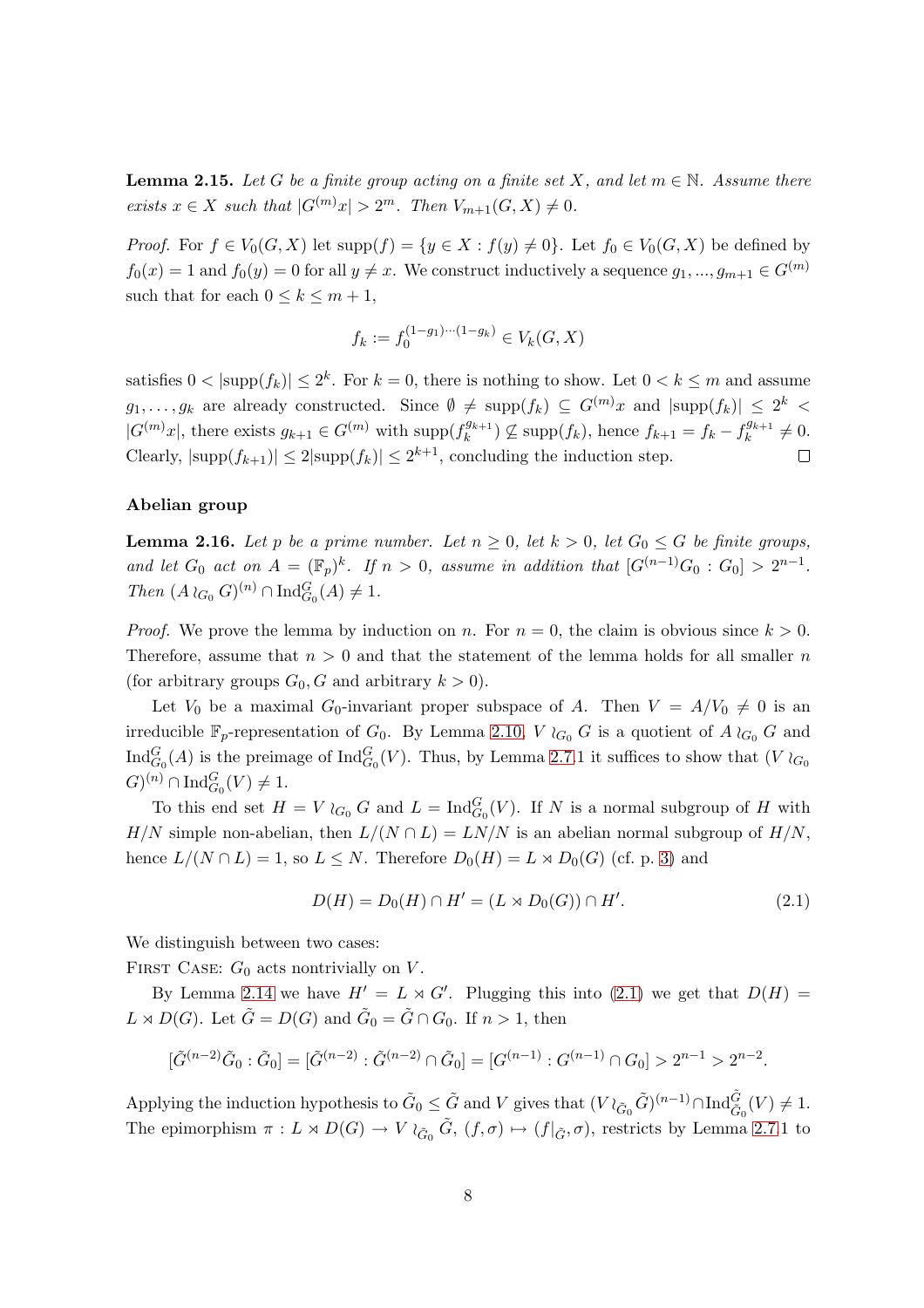an epimorphism  $(V \wr_{G_0} G)^{(n)} = (L \rtimes D(G))^{(n-1)} \rightarrow (V \wr_{\tilde{G}_0} \tilde{G})^{(n-1)}$ , and  $\pi^{-1}(\text{Ind}_{\tilde{G}_0}^{\tilde{G}}(V)) =$  $\text{Ind}_{G_0}^G(V)$ . The claim follows.

SECOND CASE:  $G_0$  acts trivially on V.

Since V is an irreducible  $\mathbb{F}_p$ -representation of  $G_0, V \cong \mathbb{F}_p$ . Note that  $[f, \sigma] = f^{\sigma} - f$ , for all  $f \in \text{Ind}_{G_0}^G(V)$  and  $\sigma \in G$ . Let  $V_i = V_i(G, G/G_0)$ . Since the action of  $G_0$  on V is trivial we can identify  $\text{Ind}_{G_0}^G(V)$  with  $V_0 = (\mathbb{F}_p)^{G/G_0}$ . Hence,  $[\text{Ind}_{G_0}^G(V), G] = V_1$ . Thus  $H' \geq V_1 \rtimes G'$ . Since  $(V_0 \rtimes G)/(V_1 \rtimes G') \cong (V_0/V_1) \times (G/G')$  is abelian, we get that  $H' = V_1 \rtimes G'$ . Plugging this into [\(2.1\)](#page-7-1) we get that  $D(H) = V_1 \rtimes D(G)$ . Inductively, if  $H^{(i)} = V_i \rtimes G^{(i)}$ , then as in the paragraph preceding  $(2.1)$ ,  $D_0(H^{(i)}) = V_i \rtimes D_0(G^{(i)})$ . Since  $[f, \sigma] = f^{\sigma-1} \in V_{i+1}$  for all  $f \in V_i$  and  $\sigma \in G^{(i)}$ , we have  $(H^{(i)})' = V_{i+1} \rtimes (G^{(i)})'$  as above. So

$$
H^{(i+1)} = D(H^{(i)}) = D_0(H^i) \cap (H^{(i)})' = V_{i+1} \rtimes G^{(i+1)}.
$$

In particular,  $H^{(n)} \cap \text{Ind}_{G_0}^G(V) = V_n$ . Finally, since we assume that  $[G^{(n-1)}G_0:G_0] > 2^{n-1}$ , Lemma [2.15](#page-6-1) gives that  $V_n \neq 0$ , proving the claim.  $\Box$ 

### Proof of Proposition [2.11](#page-5-0)

Assume that  $G_0 \leq G$  are finite groups,  $G_0$  acts on the nontrivial finite group A, and  $[G^{(m)}G_0:$  $G_0$  > 2<sup>m</sup>. We claim that  $(A \wr_{G_0} G)^{(m+1)} \cap \text{Ind}_{G_0}^G(A) \neq 1$ .

Let S be a simple quotient of A, and let  $A_0$  be the intersection of all normal subgroups of A with  $A/N \cong S$ . Then  $A_0$  is characteristic in A, hence  $G_0$ -invariant, and  $\overline{A} = A/A_0$  is isomorphic to a nonempty direct product of copies of  $S$  (this is clear if  $S$  is abelian; see [\[16,](#page-17-10) Lemma 8.2.3] for the case where S is non-abelian). By Lemma [2.10,](#page-4-0)  $\bar{A} \wr_{G_0} G$  is a quotient of  $A\wr_{G_0} G$  and the preimage of  $\text{Ind}_{G_0}^G(\bar{A})$  is  $\text{Ind}_{G_0}^G(A)$ . Thus, by Lemma [2.7.](#page-3-4)1, it suffices to show that  $(\bar{A} \wr_{G_0} G)^{(m+1)} \cap \text{Ind}_{G_0}^G (\bar{A}) \neq 1.$ 

If  $\bar{A}$  is non-abelian, then the assertion follows from Lemma [2.13.](#page-5-1) If  $\bar{A}$  is abelian, then the assertion follows from Lemma [2.16.](#page-7-0)  $\Box$ 

# <span id="page-8-0"></span>3 Hilbertianity criterion

We shall use the twisted wreath product approach of Haran, which we briefly recall for the reader's convenience.

We say that a tower of fields  $K \subseteq E_0 \subseteq E \subseteq F \subseteq \hat{F}$  realizes a twisted wreath product A  $\wr_{G_0} G$  if  $\hat{F}/K$  is a Galois extension with Galois group isomorphic to A  $\wr_{G_0} G$  and the tower of fields corresponds to the following subgroup series:

$$
A \wr_{G_0} G \ge \text{Ind}_{G_0}^G(A) \rtimes G_0 \ge \text{Ind}_{G_0}^G(A) \ge \{ f \in \text{Ind}_{G_0}^G(A) \mid f(1) = 1 \} \ge 1.
$$

<span id="page-8-1"></span>This definition coincides with [\[10,](#page-17-6) Remark 1.2].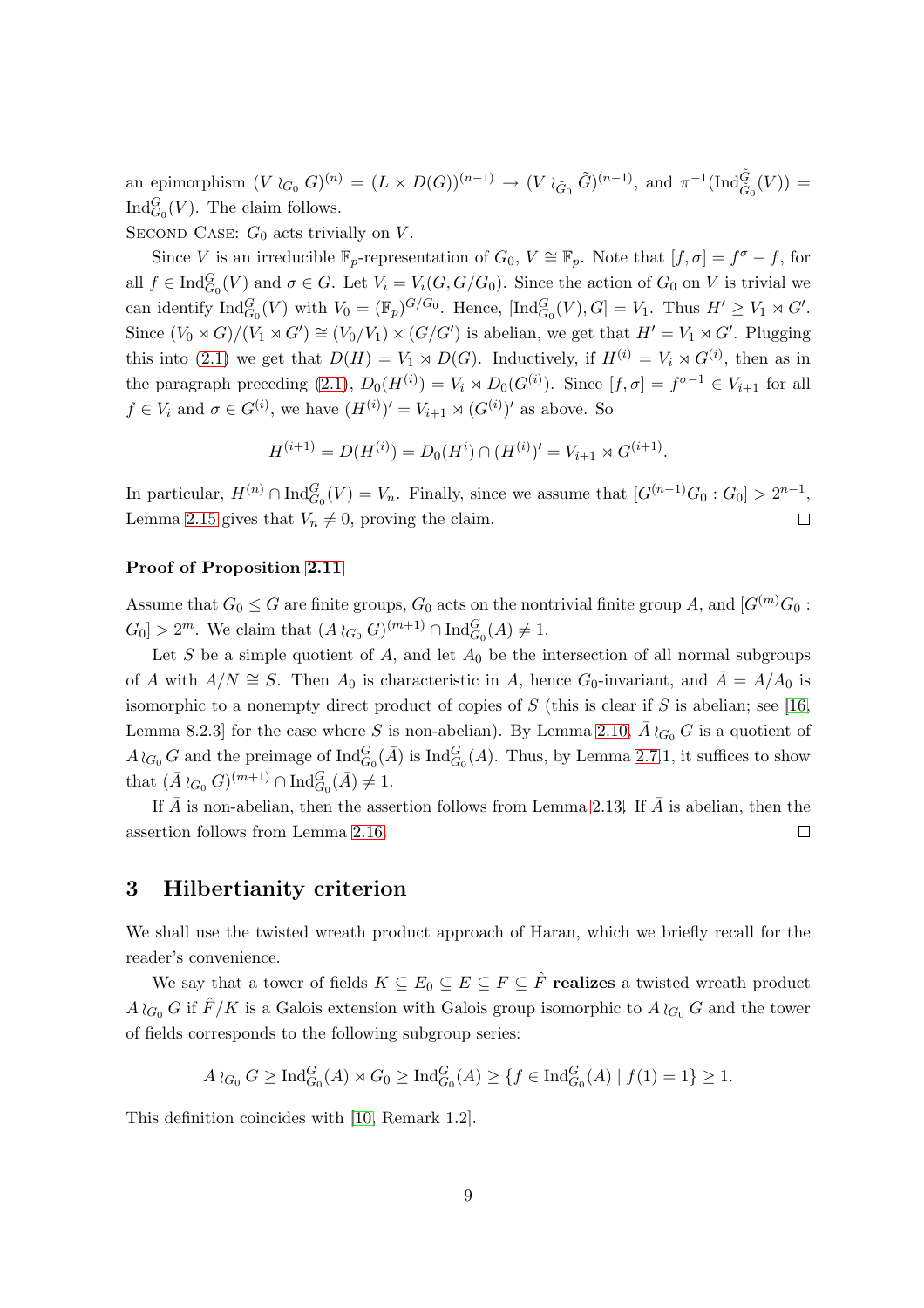**Theorem 3.1** (Haran [\[10,](#page-17-6) Theorem 3.2 and the remark just before it]). Let M be a separable algebraic extension of a Hilbertian field K. Suppose that for every  $\alpha$  in M and every  $\beta$  in the separable closure  $M_s$  of  $M$  there exist

1. a finite Galois extension E of K that contains  $\beta$ ; let  $G = \text{Gal}(E/K)$ ;

- 2. a field  $E_0$  such that  $K \subseteq E_0 \subseteq M \cap E$  and  $E_0$  contains  $\alpha$ ; let  $G_0 = \text{Gal}(E/E_0)$ ;
- 3. a Galois extension  $N$  of  $K$  that contains both  $M$  and  $E$ ,

such that for every nontrivial finite group A and every action of  $G_0$  on A there is no realization  $K \subseteq E_0 \subseteq E \subseteq F \subseteq \hat{F}$  of  $A \wr_{G_0} G$  with  $\hat{F} \subseteq N$ . Then M is Hilbertian.

<span id="page-9-0"></span>We say that a separable algebraic extension  $M/K$  is of finite abelian-simple length if  $Gal(L/K)$  is, where L denotes the Galois closure of  $M/K$ .

**Theorem 3.2.** Let M be a separable algebraic extension of a Hilbertian field  $K$  of finite abelian-simple length. Then M is Hilbertian.

*Proof.* Let L be the Galois closure of  $M/K$ . Let  $\Gamma = \text{Gal}(L/K)$  and let  $\Gamma^{(i)}$ ,  $i = 0, 1, 2, ...$  be the generalized derived series of Γ. By assumption there exists a minimal  $m \geq 0$  such that  $\Gamma^{(m+1)} = 1$ . Let  $\Gamma_0 = \text{Gal}(L/M)$  and for each i denote by  $L^{(i)}$  the fixed field of  $\Gamma^{(i)}$  in L.

If  $[\Gamma_0\Gamma^{(m)}:\Gamma_0]<\infty$ , then, by Galois correspondence, M is a finite extension of  $U=$  $M \cap L^{(m)}$ . Note that if  $\hat{U}$  is the Galois closure of  $U/K$ , then  $\hat{U} \subseteq L^{(m)}$  and thus  $Gal(\hat{U}/K)$  is a quotient of  $\Gamma/\Gamma^{(m)}$ . Thus  $Gal(\hat{U}/K)^{(m)}$  is a quotient of  $(\Gamma/\Gamma^{(m)})^{(m)} = \Gamma^{(m)}/\Gamma^{(m)} = 1$  and therefore trivial (Lemma [2.7\)](#page-3-4). Therefore induction on  $m$  implies that  $U$  is Hilbertian, and hence  $M$  is Hilbertian as a finite extension of  $U$ , see [\[9,](#page-17-0) Proposition 12.3.3].

Therefore we may assume that  $[\Gamma_0 \Gamma^{(m)} : \Gamma_0] = \infty$ , i.e.  $[M : M \cap L^{(m)}] = \infty$ . To prove that M is Hilbertian we apply Theorem [3.1.](#page-8-1) Let  $\alpha \in M$  and  $\beta \in M_s$ . Since  $M/M \cap L^{(m)}$  is infinite there exists a finite Galois extension  $E/K$  such that  $\alpha, \beta \in E$  and  $[E \cap M : E \cap M \cap L^{(m)}] > 2^m$ .

Let  $E_0 = E \cap M$ ,  $G = \text{Gal}(E/K)$ ,  $G_0 = \text{Gal}(E/E_0)$ , and let  $G^{(i)}$ ,  $i = 0, 1, 2, ...$  be the generalized derived series of G. Note that  $\alpha \in E_0$ . We also let  $N = EL$  and A a nontrivial group on which  $G_0$  acts. By Theorem [3.1](#page-8-1) it suffices to prove that there is no realization  $K \subseteq E_0 \subseteq E \subseteq F \subseteq \hat{F}$  of  $A \wr_{G_0} G$  with  $\hat{F} \subseteq N$ . Assume the contrary and identify  $Gal(\hat{F}/K)$ and  $A \wr_{G_0} G$ .

Let  $\tilde{E} = E \cap L$ ,  $\tilde{G} = \text{Gal}(\tilde{E}/K)$ , and let  $\phi \colon \Gamma \to \tilde{G}$  and  $\psi \colon G \to \tilde{G}$  be the corresponding restriction maps.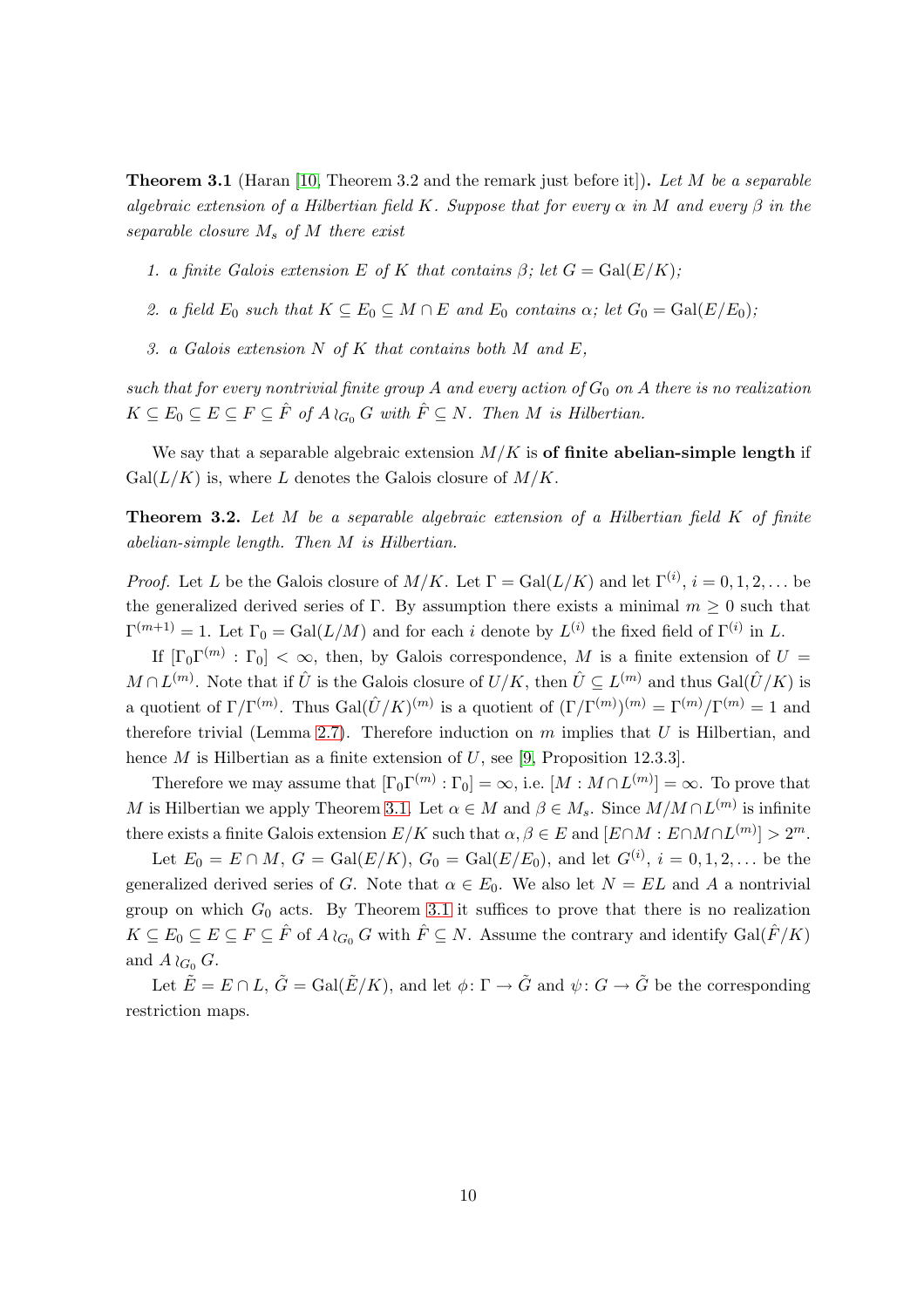

By Lemma [2.7.](#page-3-4)1,

$$
\begin{aligned}\n\tilde{G}^{(m)} &= \phi(\Gamma^{(m)}) = \text{Gal}(\tilde{E}/L^{(m)} \cap \tilde{E}), \\
\tilde{G}^{(m)} &= \psi(G^{(m)}) = \text{Gal}(\tilde{E}/E^{(m)} \cap \tilde{E}),\n\end{aligned}
$$

where  $E^{(m)}$  is the fixed field of  $G^{(m)}$  in E. Thus  $E^{(m)} \cap \tilde{E} = L^{(m)} \cap \tilde{E}$ . Since  $E \cap M = \tilde{E} \cap M$ we have

 $E \cap M \cap E^{(m)} = \tilde{E} \cap M \cap E^{(m)} = M \cap E^{(m)} \cap \tilde{E} = M \cap L^{(m)} \cap \tilde{E} = \tilde{E} \cap M \cap L^{(m)} = E \cap M \cap L^{(m)}$ . So

$$
[G^{(m)}G_0:G_0] = [E \cap M: E \cap M \cap E^{(m)}] = [E \cap M: E \cap M \cap L^{(m)}] > 2^m.
$$

Proposition [2.11](#page-5-0) gives that

$$
(A \wr_{G_0} G)^{(m+1)} \cap \mathrm{Ind}_{G_0}^G(A) \neq 1.
$$

Let  $\tau \in (A \wr_{G_0} G)^{(m+1)} \cap \text{Ind}_{G_0}^G(A)$  be nontrivial. Lift  $\tau$  to  $T \in \text{Gal}(N/K)^{(m+1)}$  (Lemma [2.7\)](#page-3-4). But  $T|_L \in \text{Gal}(L/K)^{(m+1)} = 1$  by the same lemma. Since  $\tau \in \text{Ind}_{G_0}^G(A) = \text{Gal}(\hat{F}/E)$ , it follows that  $T|_E = 1$ . But then  $T = 1$ , so  $\tau = 1$ . From this contradiction we get by Theorem [3.1](#page-8-1) that  $M$  is Hilbertian.  $\Box$ 

<span id="page-10-0"></span>Following [\[7\]](#page-16-1) we call a field extension  $E/K$  an  $H$ -extension if every intermediate field  $K \subseteq M \subseteq E$  is Hilbertian.

Corollary 3.3. Let K be Hilbertian and  $E/K$  a Galois extension of finite abelian-simple length. Then  $E/K$  is an  $H$ -extension.

*Proof.* Let  $K \subseteq M \subseteq E$  be an intermediate field and let  $\hat{M}$  be the Galois closure of  $M/K$ . Then Gal( $E/K$ ) surjects onto Gal( $\hat{M}/K$ ). Thus  $M/K$  is of finite abelian-simple length (Lemma [2.7\)](#page-3-4), and by Theorem [3.2](#page-9-0) it follows that M is Hilbertian.  $\Box$ 

Theorem [1.1](#page-0-0) from the introduction is now an immediate consequence of Lemma [2.6](#page-3-5) and Corollary [3.3.](#page-10-0)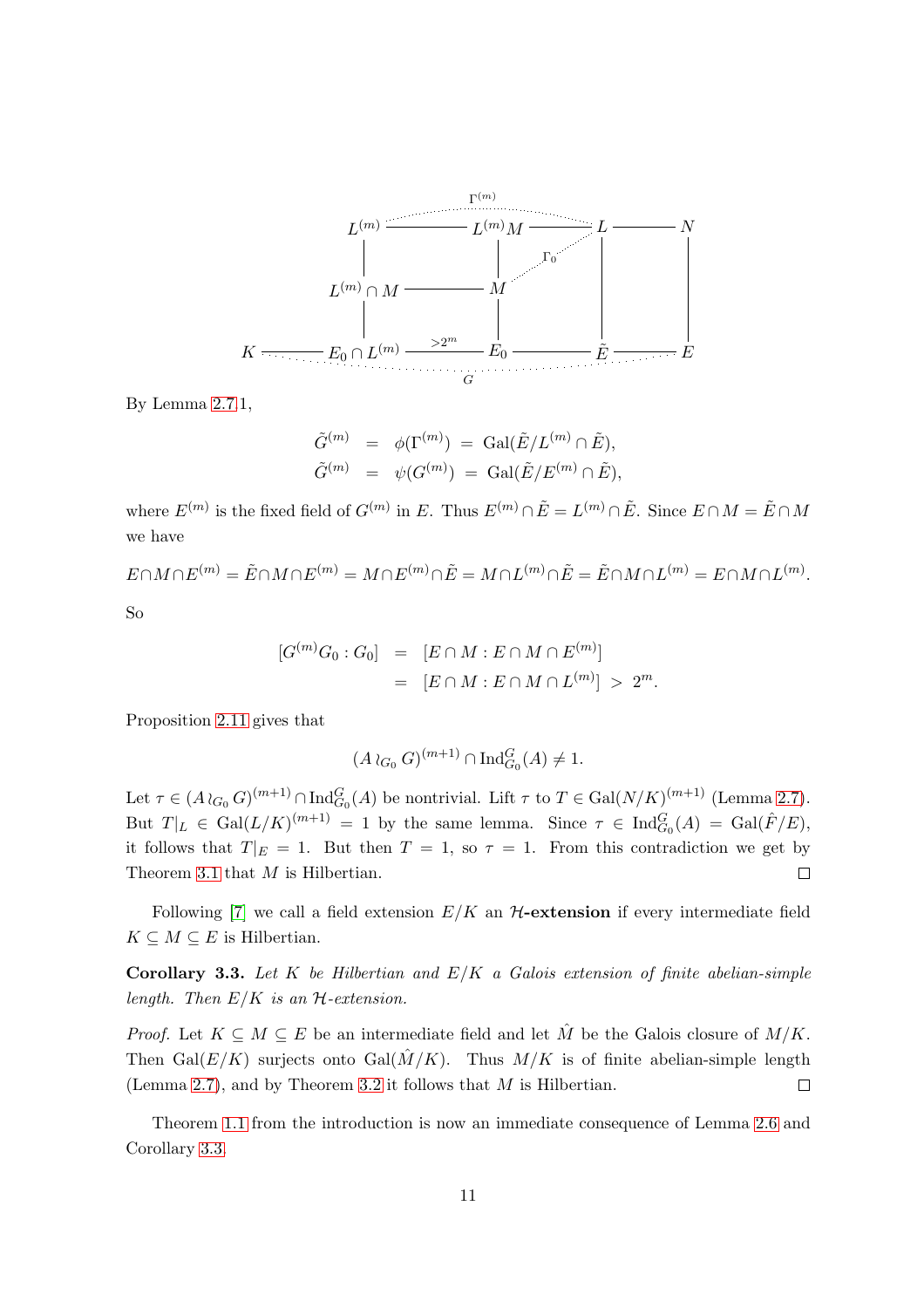### 4 Galois representations

### 4.1 Compact subgroups of  $GL_n$

<span id="page-11-2"></span>In this section we summarize a few well-known facts about compact subgroups of  $GL_n(\mathbb{Q}_\ell)$ . For a finite extension F of  $\mathbb{Q}_\ell$  we denote by  $\mathcal{O}_F$  the integral closure of  $\mathbb{Z}_\ell$  in F and by  $\mathfrak{m}_F$  the maximal ideal of  $\mathcal{O}_F$ .

**Lemma 4.1.** Every compact subgroup of  $\text{GL}_n(\mathbb{Q}_\ell)$  is contained in  $\text{GL}_n(F)$  for a finite extension  $F$  of  $\mathbb{Q}_{\ell}$ .

<span id="page-11-3"></span>Proof. See for example [\[19,](#page-17-11) p. 244].

 ${\bf Lemma~4.2.}$  A compact subgroup of  ${\rm GL}_n(F),$  where  $F$  is a finite extension of  ${\mathbb Q}_\ell,$  is conjugate to a subgroup of  $GL_n(\mathcal{O}_F)$ .

*Proof.* This can be proven exactly like the special case  $F = \mathbb{Q}_{\ell}$  explained in [\[3,](#page-16-2) §6 Exercise 5a, p. 392].  $\Box$ 

<span id="page-11-4"></span>**Lemma 4.3.** Every compact subgroup of  $GL_n(\mathcal{O}_F)$ , where F is a finite extension of  $\mathbb{Q}_\ell$ , is a finitely generated profinite group.

*Proof.* Let  $m = [F : \mathbb{Q}_\ell]$ . Then  $\mathcal{O}_F$  is a free  $\mathbb{Z}_\ell$ -module of rank m. The regular representation of  $\mathcal{O}_F$  as a  $\mathbb{Z}_\ell$ -module identifies the given compact subgroup of  $GL_n(\mathcal{O}_F)$  with a closed subgroup of  $GL_{mn}(\mathbb{Z}_\ell)$ , and every such subgroup is finitely generated, see [\[9,](#page-17-0) Proposition 22.14.4].  $\Box$ 

<span id="page-11-0"></span>**Lemma 4.4.** If F is a finite extension of  $\mathbb{Q}_{\ell},$  then the kernel N of the residue map  $\mathrm{GL}_n(\mathcal{O}_F)\to$  $GL_n(\mathcal{O}_F/\mathfrak{m}_F)$  is pro- $\ell$ .

*Proof.* For the special case  $F = \mathbb{Q}_{\ell}, \ell > 2$  see for example [\[4,](#page-16-3) Theorem 5.2]. For a direct proof of the general case observe that if  $\mathfrak{m}_F = \lambda \mathcal{O}_F$ , then  $N = \underleftarrow{\lim}_k (I_n + \lambda \text{Mat}_n(\mathcal{O}_F/\lambda^k)),$ and  $I_n + \lambda \text{Mat}_n(\mathcal{O}_F/\lambda^k)$  is an  $\ell$ -group.  $\Box$ 

### 4.2 A consequence of a theorem of Larsen and Pink

A straightforward application of the following theorem of Larsen-Pink allows us to conclude that a compact subgroup of  $GL_n(\overline{\mathbb{Q}}_{\ell})$  is an extension of a profinite group of finite abeliansimple length by a pro- $\ell$  group.

<span id="page-11-1"></span>**Theorem 4.5** (Larsen-Pink [\[14\]](#page-17-9)). For any n there exists a constant  $J(n)$  depending only on n such that any finite subgroup  $\Lambda$  of  $GL_n$  over any field k possesses normal subgroups  $\Lambda_3 \leq \Lambda_2 \leq \Lambda_1$  such that

1.  $[\Lambda : \Lambda_1] \leq J(n)$ .

 $\Box$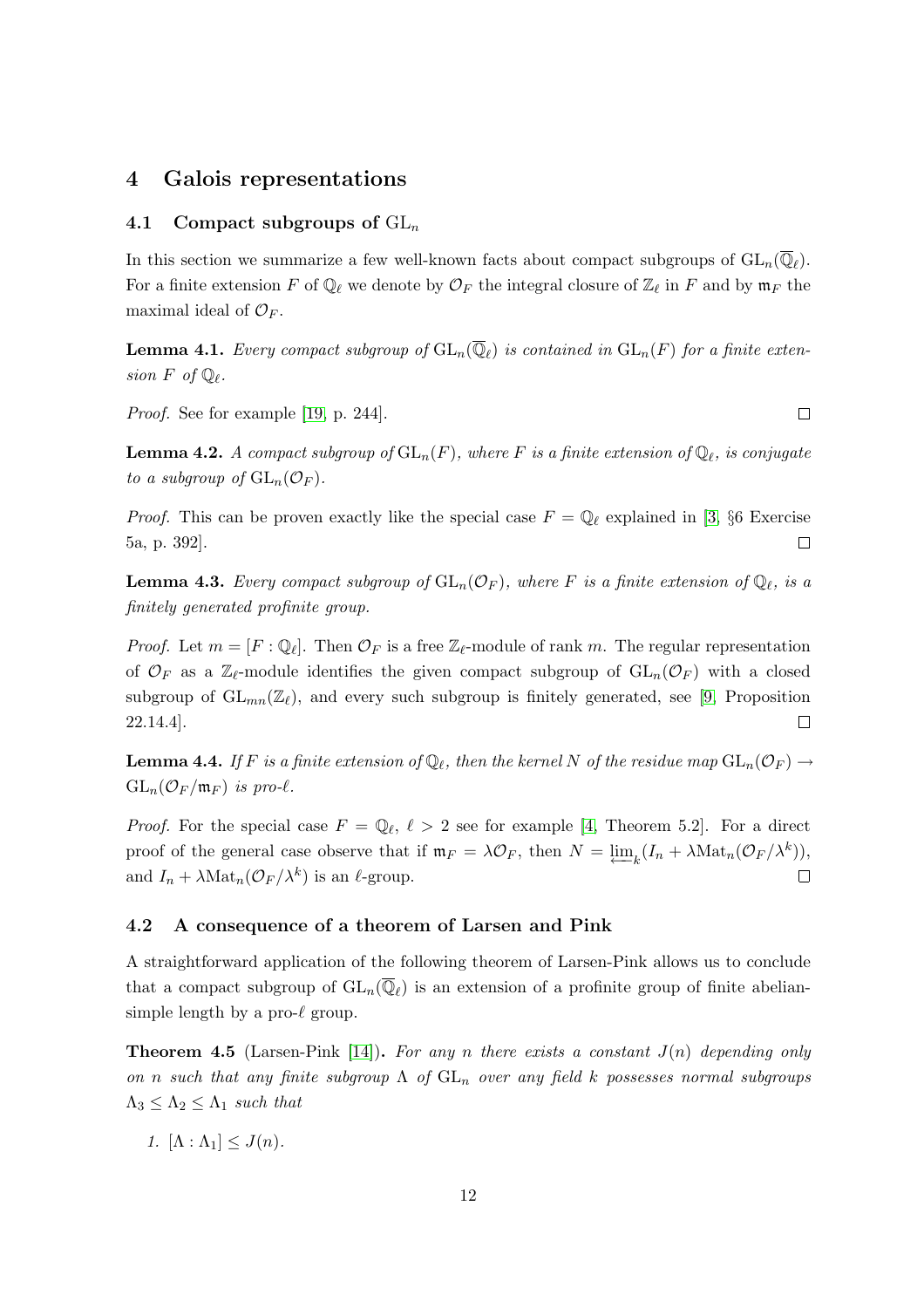- 2. Either  $\Lambda_1 = \Lambda_2$ , or  $\ell := \text{char}(k)$  is positive and  $\Lambda_1/\Lambda_2$  is a direct product of finite simple groups of Lie type in characteristic  $\ell$ .
- 3.  $\Lambda_2/\Lambda_3$  is abelian of order not divisible by char(k).
- 4. Either  $\Lambda_3 = 1$ , or  $\ell := \text{char}(k)$  is positive and  $\Lambda_3$  is an  $\ell$ -group.

<span id="page-12-1"></span>**Corollary 4.6.** For any n there exists  $m = m(n)$  depending only on n such that every compact subgroup  $\Lambda$  of  $GL_n(\mathcal{O}_F)$ , where F is a finite extension of  $\mathbb{Q}_\ell$ , for some  $\ell$ , admits a pro-ℓ normal subgroup N such that the abelian-simple length of  $\Lambda/N$  is at most m.

Proof. Let  $\Lambda_4 \leq \Lambda$  be the intersection of  $\Lambda$  with the kernel of the residue map  $GL_n(\mathcal{O}_F) \to$  $GL_n(\mathcal{O}_F/\mathfrak{m}_F)$ . Then  $\Lambda/\Lambda_4$  is a subgroup of  $GL_n(\mathcal{O}_F/\mathfrak{m}_F)$  and  $\Lambda_4$  is a pro- $\ell$  group by Lemma [4.4.](#page-11-0) Note that  $\mathcal{O}_F/\mathfrak{m}_F$  is a finite field, so  $\Lambda/\Lambda_4$  is a finite group.

Theorem [4.5](#page-11-1) applied to  $\Lambda/\Lambda_4$  gives normal subgroups  $\Lambda_3 \leq \Lambda_2 \leq \Lambda_1$  of  $\Lambda$  that contain  $\Lambda_4$  such that  $[\Lambda : \Lambda_1] \leq J(n)$ ,  $\Lambda_1/\Lambda_2$  is a product of finite simple groups,  $\Lambda_2/\Lambda_3$  abelian, and  $\Lambda_3/\Lambda_4$  is an  $\ell$ -group.

Since  $\Lambda_4$  is pro- $\ell$  we get that  $N := \Lambda_3$  is also pro- $\ell$ . By Lemma [2.2,](#page-2-4) the abelian-simple length of  $\Lambda/\Lambda_1$  is at most  $\log_2(J(n))$ . Thus by Proposition [2.9](#page-4-1) the abelian-simple length of  $\Lambda/N$  is bounded by  $m(n) := \log_2(J(n)) + 2$ .  $\Box$ 

### <span id="page-12-0"></span>4.3 Proof of Theorem [1.2](#page-1-0)

<span id="page-12-2"></span>The proof of the following proposition appears in [\[7,](#page-16-1) Proposition 2.4].

**Proposition 4.7.** Let  $K_i$ ,  $i \in I$  be a family of  $H$ -extensions of a Hilbertian field K which are Galois over K. Assume that there is an  $\mathcal{H}$ -extension  $E/K$  such that the fields  $K_iE, i \in I$ , are linearly disjoint over E. Then the compositum  $\prod_{i\in I} K_i$  is an  $\mathcal H$ -extension of K.

We now prove Theorem [1.2.](#page-1-0) Let K be Hilbertian, let  $n \in \mathbb{N}$ , let  $(\rho_{\ell})$  be a family of Galois representations of dimension n, and let L be an algebraic extension of K fixed by  $\bigcap_{\ell}$  ker  $\rho_{\ell}$ . We want to prove that L is Hilbertian.

Since a purely inseparable extension of a Hilbertian field is Hilbertian, see [\[9,](#page-17-0) Proposition 12.3.3, we can assume without loss of generality that  $L/K$  is separable. Thus, if we denote by  $K_{\ell}$  the fixed field of ker  $\rho_{\ell}$ , L is contained in the compositum  $\prod_{\ell} K_{\ell}$ .

By Lemma [4.1](#page-11-2) and Lemma [4.2,](#page-11-3) we can assume without loss of generality that for each  $\ell, \, \text{im}(\rho_\ell) \subseteq GL_n(\mathcal{O}_{F_\ell})$  for a finite extension  $F_\ell$  of  $\mathbb{Q}_\ell$ . By Lemma [4.3,](#page-11-4) the Galois group  $Gal(K_{\ell}/K) = im(\rho_{\ell})$  is finitely generated, hence  $K_{\ell}/K$  is an  $H$ -extension, cf. [\[11,](#page-17-8) Lemma 4].

Applying Corollary [4.6](#page-12-1) gives a constant  $m = m(n)$  (depending only on n) and, for each  $\ell$ , a Galois extension  $N_{\ell}$  of K that is contained in  $K_{\ell}$  such that  $Gal(K_{\ell}/N_{\ell})$  is pro- $\ell$  and the abelian-simple length of  $Gal(N_{\ell}/K)$  is at most m. Let E be the compositum of all  $N_{\ell}$ . By Proposition [2.8,](#page-4-2) the abelian-simple length of  $Gal(E/K)$  is at most m. Thus  $E/K$  is an H-extension by Corollary [3.3.](#page-10-0)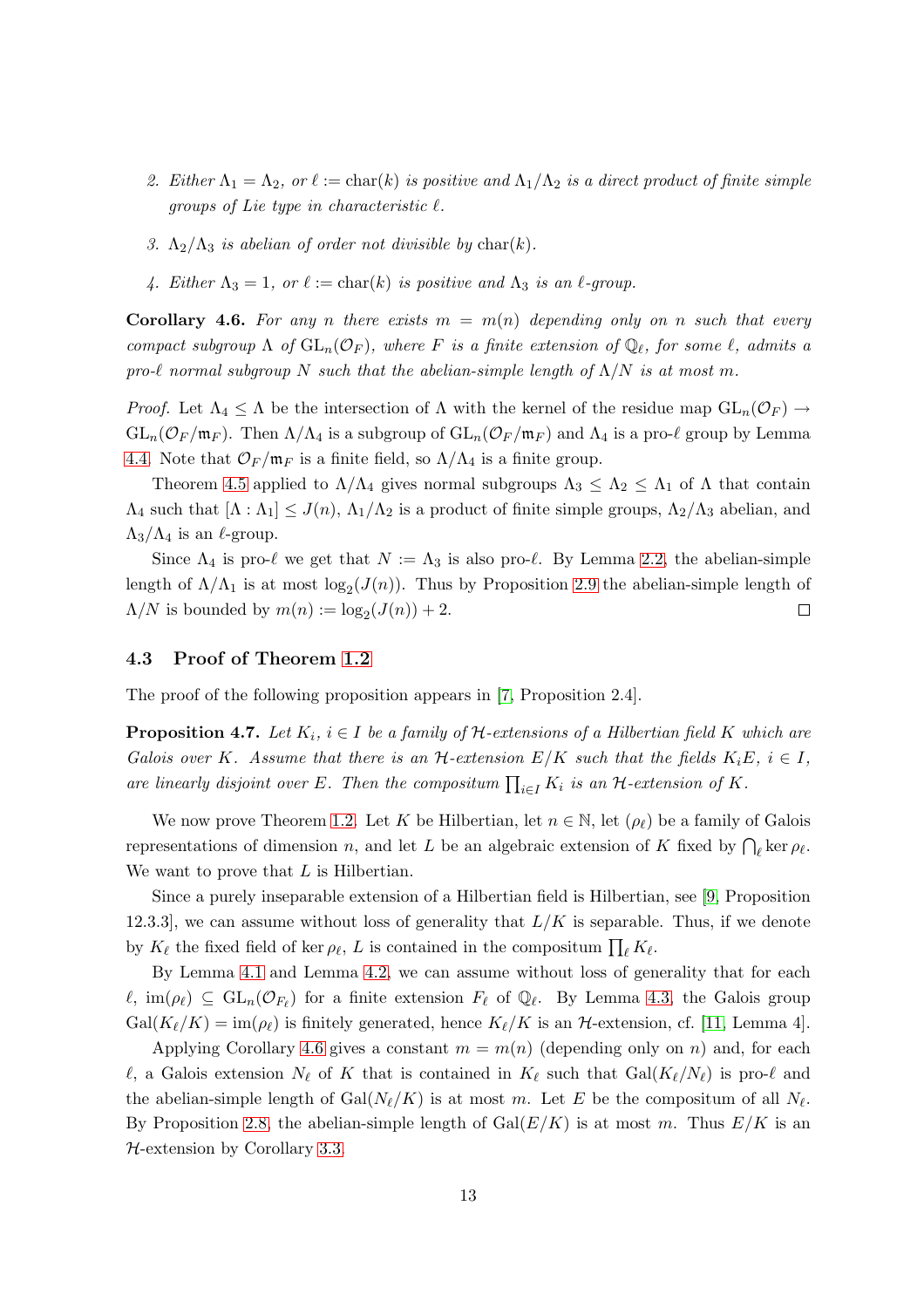Since Gal $(K_{\ell}E/E)$  embeds into Gal $(K_{\ell}/N_{\ell})$  via the restriction map, it is pro- $\ell$ . We thus get that the family  $K_{\ell}E$  is linearly disjoint over E. By Proposition [4.7,](#page-12-2) the compositum  $\prod_{\ell} K_{\ell}$  is an  $\mathcal{H}$ -extension of K, so L is Hilbertian, as claimed.  $\Box$ 

# <span id="page-13-2"></span><span id="page-13-0"></span>5 Further applications

### 5.1 Finite Galois representations

By a finite *n*-dimensional representation of  $Gal(K)$  we mean a continuous homomorphism  $\rho: \text{Gal}(K) \to \text{GL}_n(k)$  with finite image, for some field k (equipped with the discrete topology). In Theorem [1.2,](#page-1-0) if instead of taking one n-dimensional  $\ell$ -adic Galois representation for each prime number  $\ell$  we take finite *n*-dimensional representations, we can actually handle all such representations simultaneously.

<span id="page-13-1"></span>**Theorem 5.1.** Let K be a Hilbertian field and let n be a fixed integer. Denote by  $\Omega$  the family of all finite n-dimensional representations of  $Gal(K)$ . Then every algebraic extension L of K fixed by  $\bigcap_{\rho \in \Omega} \ker \rho$  is Hilbertian.

*Proof.* As in the proof of Theorem [1.2](#page-1-0) we can assume without loss of generality that  $L/K$  is separable. Let  $\rho : \text{Gal}(K) \to \text{GL}_n(k)$  be an element of  $\Omega$ , let  $K_\rho$  be the fixed field of ker( $\rho$ ), let  $\Lambda = \text{Gal}(K_{\rho}/K)$ , and let  $\ell = \text{char}(k)$ . By Theorem [4.5](#page-11-1) there exist subgroups  $\Lambda_3 \leq \Lambda_2 \leq \Lambda_1$ of  $\Lambda$  such that  $[\Lambda : \Lambda_1] \leq J(n)$ ,  $\Lambda_1/\Lambda_2$  is a product of finite simple groups,  $\Lambda_2/\Lambda_3$  abelian, and  $\Lambda_3$  is an  $\ell$ -group if  $\ell > 0$ , and trivial otherwise.

Since  $\Lambda_3$  is unipotent (every element is annihilated by  $X^{\ell^m} - 1 = (X - 1)^{\ell^m}$  for some  $m \in$ N), it is conjugate to a subgroup of the group of upper triangular matrices with diagonal  $(1, \ldots, 1)$ , and hence has derived length at most  $n - 1$ , cf. [\[2,](#page-16-4) p. 87]. This implies that  $l(\Lambda_3) \leq n-1$ . Putting everything together we get from Lemma [2.2](#page-2-4) and Proposition [2.9](#page-4-1) that  $l(\Lambda) \leq c := \log_2(J(n)) + 1 + n.$ 

Now let  $M = \prod_{\rho \in \Omega} K_{\rho}$  be the compositum. Then  $L \subseteq M$ . Since  $l(\text{Gal}(K_{\rho}/K)) \leq c$  for each  $\rho \in \Omega$ , by Proposition [2.8](#page-4-2) we get  $l(Gal(M/K)) \leq c < \infty$ . Hence, by Corollary [3.3,](#page-10-0) L is Hilbertian. П

Recall that if  $E/K$  is an elliptic curve then the action of  $Gal(K)$  on the p-torsion points  $E[p]$  of E induces a Galois representation  $\rho_{E,p}$ : Gal $(K) \to GL_2(\mathbb{F}_p)$  and the fixed field  $K_{\rho_{E,p}}$ of ker  $\rho$  is exactly the field one gets by adjoining the p-torsion points of E. Hence the following corollary follows from Theorem [5.1:](#page-13-1)

Corollary 5.2. Let K be a Hilbertian field. Denote by  $K^{\text{tor}}$  the field obtained from K by adjoining for each prime number p all the p-torsions points  $E[p]$  of all elliptic curves  $E/K$ . Then every subfield of  $K^{\text{tor}}$  that contains K is Hilbertian.

Of course, a similar result holds true for all abelian varieties over  $K$  of a bounded dimension d.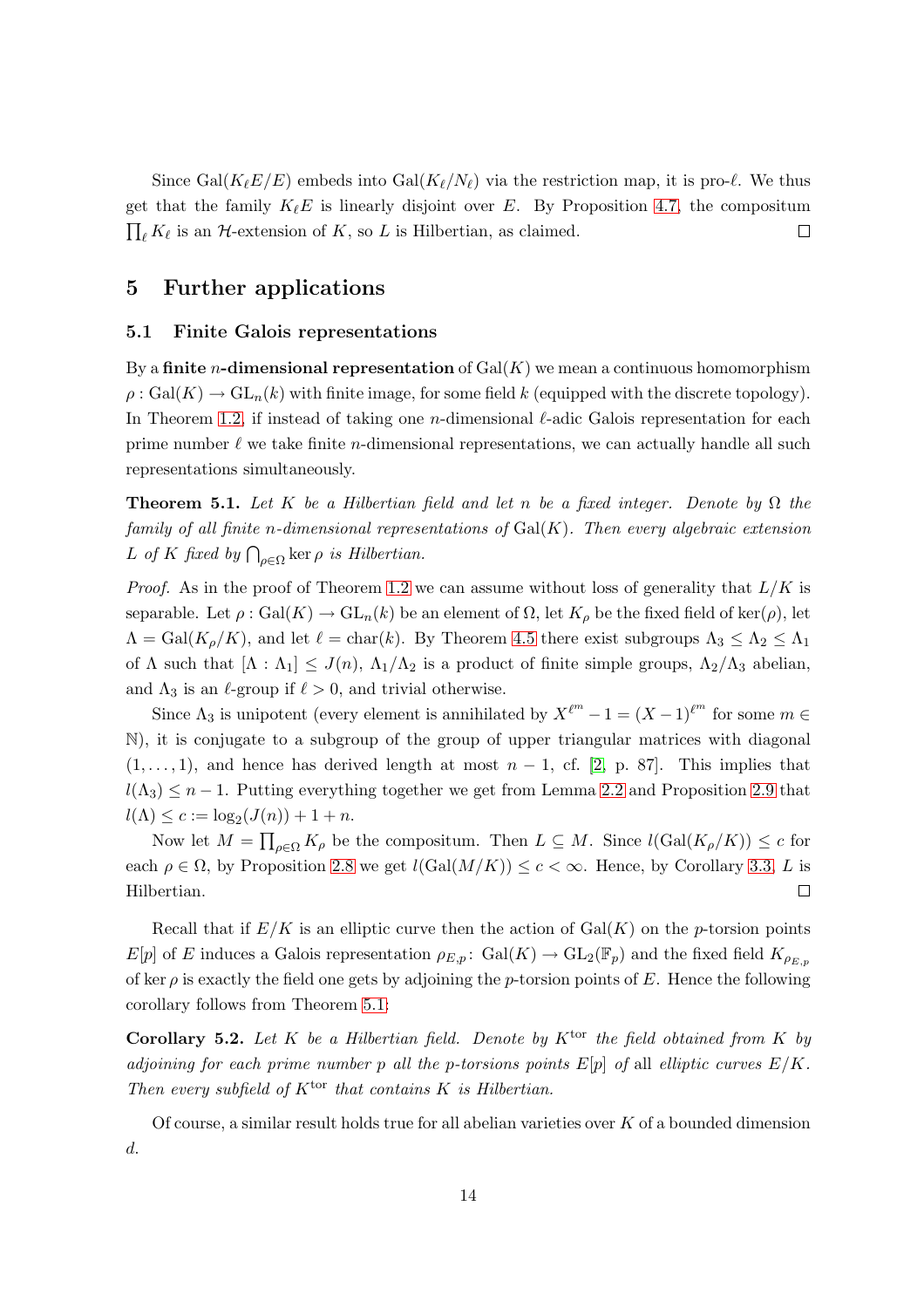### 5.2 Solvable extensions

A separable algebraic extension  $L/K$  is **solvable** if there exists a Galois extension  $N/K$  such that  $L \subseteq N$  and  $Gal(N/K)$  is solvable. For example, if  $K \subseteq K_1 \subseteq \cdots \subseteq K_n$  is a tower of abelian extensions, then  $K_n/K$  is solvable (note that the Galois group of the Galois closure of  $K_n/K$  has derived length at most n). On the other hand, the maximal pro-solvable extension  $\mathbb{O}^{sol}$  of  $\mathbb{O}$  is not solvable.

Let K be a Hilbertian field and  $L/K$  a solvable extension. If  $L/K$  is Galois, then L can be obtained from  $K$  by finitely many abelian steps. Thus an immediate application of Kuyk's theorem gives that if K is Hilbertian, then  $L$  is Hilbertian. To the best of our knowledge, the same result for non-Galois solvable extensions  $L/K$  was out of reach of the previously known Hilbertianity criteria.

**Theorem 5.3.** Let K be a Hilbertian field and  $L/K$  a separable algebraic extension. Assume that  $L/K$  is solvable. Then L is Hilbertian.

*Proof.* Let  $N/K$  be a solvable Galois extension with  $L \subseteq N$ . Then  $N/K$  is of finite derived length, thus of finite abelian-simple length. By Corollary [3.3,](#page-10-0) L is Hilbertian. □

#### 5.3 Extensions of bounded degree

Let K be a Hilbertian field, d a fixed integer, and  $\{N_i \mid i \in I\}$  a family of finite extensions of K of degree at most d. Let  $N = \prod_{i \in I} N_i$  be the compositum. If each  $N_i$  is Galois over  $K$ , then, using Haran's diamond theorem, it is rather easy to deduce that  $N$  is Hilbertian. It seems that the same statement in general, i.e. when the  $N_i/K$  are not necessarily Galois, is more difficult to achieve, and was unknown. However, it follows immediately from the following stronger result.

<span id="page-14-0"></span>**Theorem 5.4.** Let K be a Hilbertian field, let d be a fixed integer, and let N be the compositum of all extensions of  $K$  of degree at most d in some fixed algebraic closure of  $K$ . Then every intermediate field  $K \subseteq L \subseteq N$  is Hilbertian.

Proof. Since a purely inseparable extension of a Hilbertian field is Hilbertian [\[9,](#page-17-0) Proposition] 12.3.3, we can assume without loss of generality that L is contained in the compositum  $N_0$  of all separable extensions of  $K$  of degree at most  $d$ . Since a separable extension of degree at most d is contained in a Galois extension of degree at most  $d!$ ,  $N_0$  is contained in the compositum  $N_1$  of all Galois extensions of K of degree at most d!. Since the abelian-simple length of a Galois extension of degree at most  $d!$  is at most  $log_2(d!)$  (Lemma [2.2\)](#page-2-4), by Proposition [2.8](#page-4-2) the abelian-simple length of  $Gal(N_1/K)$  is at most  $log_2(d!)$ . Thus by Corollary [3.3,](#page-10-0) L is Hilbertian.  $\Box$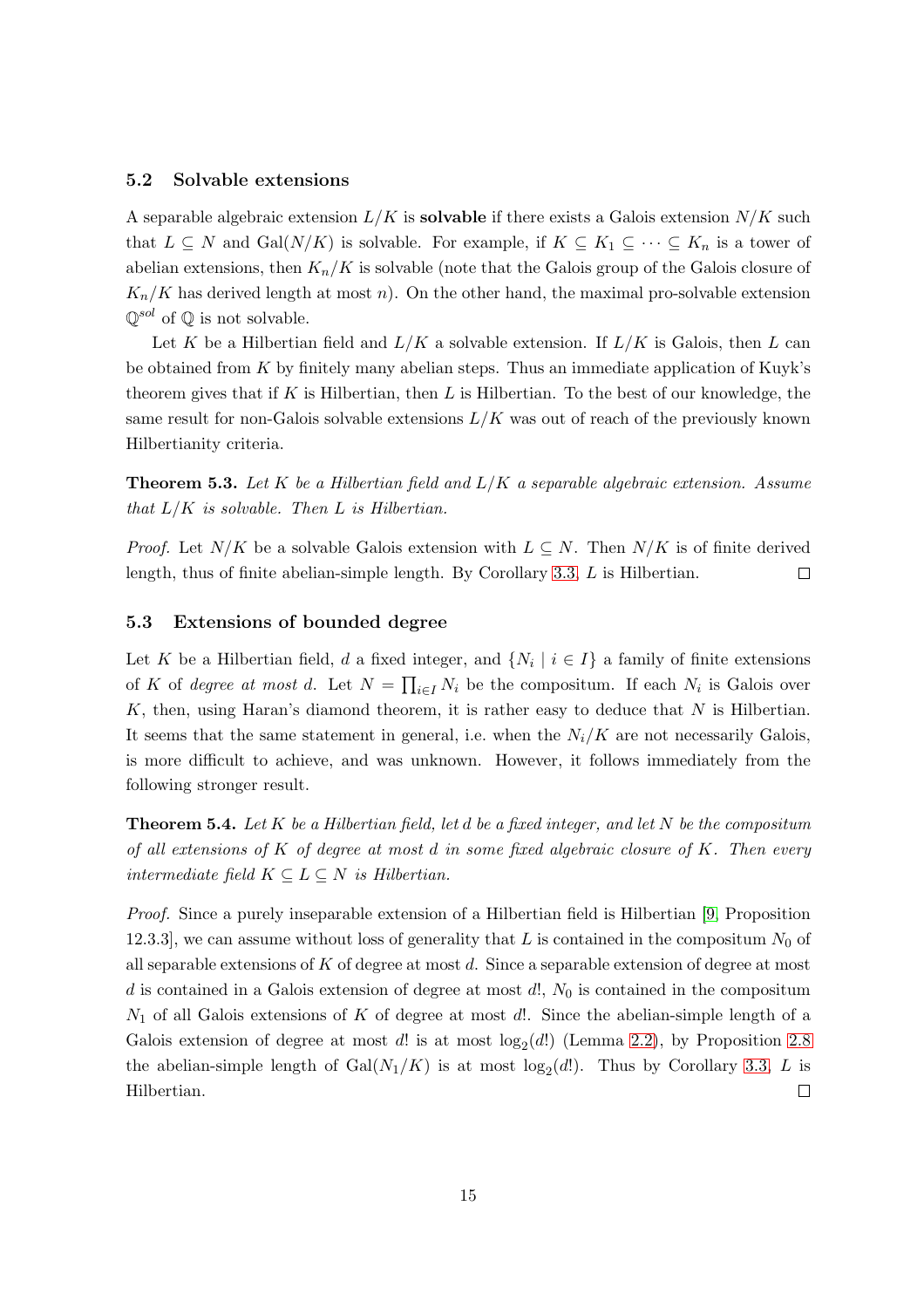### 5.4 Rational points on varieties

Let K be a Hilbertian field and let V be an affine K-variety of dimension  $n$ . By Theorem [5.4](#page-14-0) there exists an  $\mathcal{H}$ -extension  $N/K$  such that  $V(N)$  is Zariski-dense in V. Indeed, by the Noether normalization lemma there is a finite morphism  $f: V \to \mathbb{A}^n<sub>K</sub>$ , and if the degree of f is d, then every point in  $\mathbb{A}^n_K(K)$  is the image of a point of  $V(\bar{K})$  of degree at most d, so if N denotes the compositum of all extensions of K of degree at most  $d$ , then  $\mathbb{A}_K^n(K) \subseteq f(V(N))$ and  $V(N)$  is Zariski-dense in V. Actually, if K is countable, one can find one  $H$ -extension that works for all K-varieties V simultaneously: Recall that a field  $K$  is called **pseudo** algebraically closed if for every absolutely irreducible K-variety  $V$ , the set of K-rational points  $V(K)$  is Zariski-dense in V, cf. [\[9,](#page-17-0) Chapter 11].

**Theorem 5.5.** Every countable Hilbertian field K has a Galois extension  $M/K$  such that M is pseudo algebraically closed and every intermediate field  $K \subseteq L \subseteq M$  is Hilbertian.

*Proof.* By [\[9,](#page-17-0) Theorem 18.10.3] there exists a Galois extension M of K which is pseudo algebraically closed, and  $Gal(M/K) \cong \prod_{n=1}^{\infty} S_n$ , where  $S_n$  is the symmetric group of degree n. Since each  $S_n$  has abelian-simple length at most 3, so has  $\prod_{n=1}^{\infty} S_n$  by Proposition [2.8.](#page-4-2) By Corollary [3.3,](#page-10-0) every  $L$  as in the theorem is Hilbertian.  $\Box$ 

A conjecture of Frey and Jarden in [\[8\]](#page-17-12) states that every abelian variety over Q acquires infinite rank over  $\mathbb{Q}^{ab}$ , the maximal abelian extension of  $\mathbb{Q}$ . We cannot prove this but instead show that there is some other  $H$ -extension with this property:

**Corollary 5.6.** There exists an algebraic extension M of  $\mathbb{Q}$  such that every subfield of M is Hilbertian and every nonzero abelian variety  $A/\mathbb{Q}$  acquires infinite rank over M.

Proof. By [\[6\]](#page-16-5), every nonzero abelian variety over a pseudo algebraically closed field of characteristic zero has infinite rank.  $\Box$ 

### 5.5 Free profinite groups

<span id="page-15-0"></span>Using the theory of pseudo algebraically closed fields we get the following freeness criterion for subgroups of the free profinite group of countable rank  $\hat{F}_{\omega}$ , cf. [\[9,](#page-17-0) Chapter 17].

**Theorem 5.7.** Let  $N \leq M \leq \hat{F}_{\omega}$  be closed subgroups such that N is normal in  $\hat{F}_{\omega}$  and  $\hat{F}_{\omega}/N$ is of finite abelian-simple length. Then  $M \cong \hat{F}_{\omega}$ .

Proof. Recall that a countable pseudo algebraically closed field K is Hilbertian if and only if Gal(K)  $\cong \hat{F}_{\omega}$ , see [\[12,](#page-17-13) Proposition 5.10.1 and Theorem 5.10.3]. Let K be such a countable Hilbertian pseudo algebraically closed field of characteristic 0, cf. [\[12,](#page-17-13) Example 5.10.7, 2nd paragraph].

Now view  $N \leq M$  as subgroups of  $Gal(K) \cong \hat{F}_{\omega}$  and let E (respectively L) be the fixed field of N (respectively M) in an algebraic closure of K. Then  $Gal(E/K) = \hat{F}_{\omega}/N$  is of finite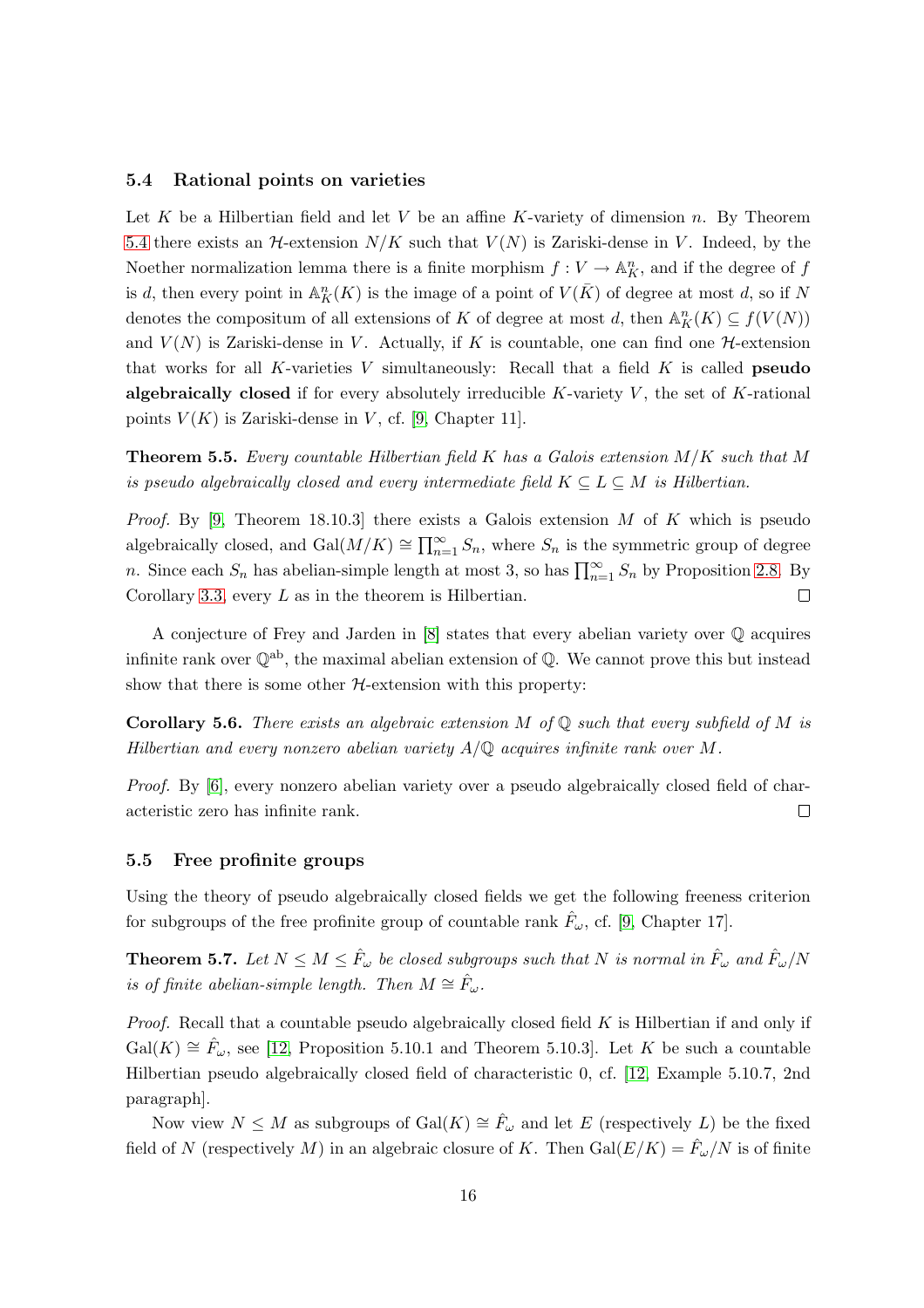abelian-simple length and  $L \subseteq E$ . Thus L is Hilbertian by Corollary [3.3,](#page-10-0) pseudo algebraically closed by [\[9,](#page-17-0) Corollary 11.2.5], and countable. Hence,  $M = \text{Gal}(L) \cong \hat{F}_{\omega}$ , as claimed.  $\Box$ 

We conclude by pointing out without a complete proof that a more general statement holds in the category of pro-C groups, where C is an arbitrary Melnikov formation, cf. [\[9,](#page-17-0) Section 17.3]. The following result can be deduced from Theorem [5.7](#page-15-0) along the lines of [\[1,](#page-16-6) second paragraph of proof of Theorem 3.1].

**Corollary 5.8.** Let C be a Melnikov formation, let  $F = \hat{F}_{\omega}(\mathcal{C})$  be the free pro-C group of countable rank and let  $N \leq M \leq F$  be closed subgroups. Assume that N is normal in F,  $F/N$  is of finite abelian-simple length, and M is pro- $\mathcal{C}$ . Then  $M \cong \hat{F}_{\omega}(\mathcal{C})$ .

# Acknowledgements

This work was greatly influenced by the papers [\[11\]](#page-17-8) of Jarden and [\[20\]](#page-17-7) of Thornhill. The authors would like to thank Sebastian Petersen for interesting discussions on this subject and Dror Speiser for pointing out the application in Section [5.1.](#page-13-2) We are also grateful to the referee for her/his helpful suggestions. This research was supported by the Lion Foundation Konstanz and the von Humboldt Foundation. L. B. S was partially supported by a grant from the GIF, the German-Israeli Foundation for Scientific Research and Development. G. W. acknowledges partial support by the Priority Program 1489 of the Deutsche Forschungsgemeinschaft.

# <span id="page-16-6"></span>References

- <span id="page-16-4"></span>[1] Lior Bary-Soroker. Diamond theorem for a finitely generated free profinite group. Mathematische Annalen, 336(4):949–961, 2006.
- <span id="page-16-2"></span>[2] Armand Borel. Linear Algebraic Groups. Springer, second edition, 1991.
- <span id="page-16-3"></span>[3] Nicolas Bourbaki. Lie groups and Lie algebras. Springer, 1989.
- <span id="page-16-0"></span>[4] J. D. Dixon, M. P. F. du Sautoy, A. Mann, and D. Segal. Analytic pro-p groups. Cambridge University Press, second edition, 1999.
- <span id="page-16-5"></span>[5] Arno Fehm, Moshe Jarden, and Sebastian Petersen. Kuykian Fields. Forum Math. 24(5):1013–1022, 2012.
- <span id="page-16-1"></span>[6] Arno Fehm and Sebastian Petersen. On the rank of abelian varieties over ample fields. International Journal of Number Theory, 6(3):579–586, 2010.
- [7] Arno Fehm and Sebastian Petersen. Division fields of commutative algebraic groups. Israel J. Math. 195(1):123–134, 2013.